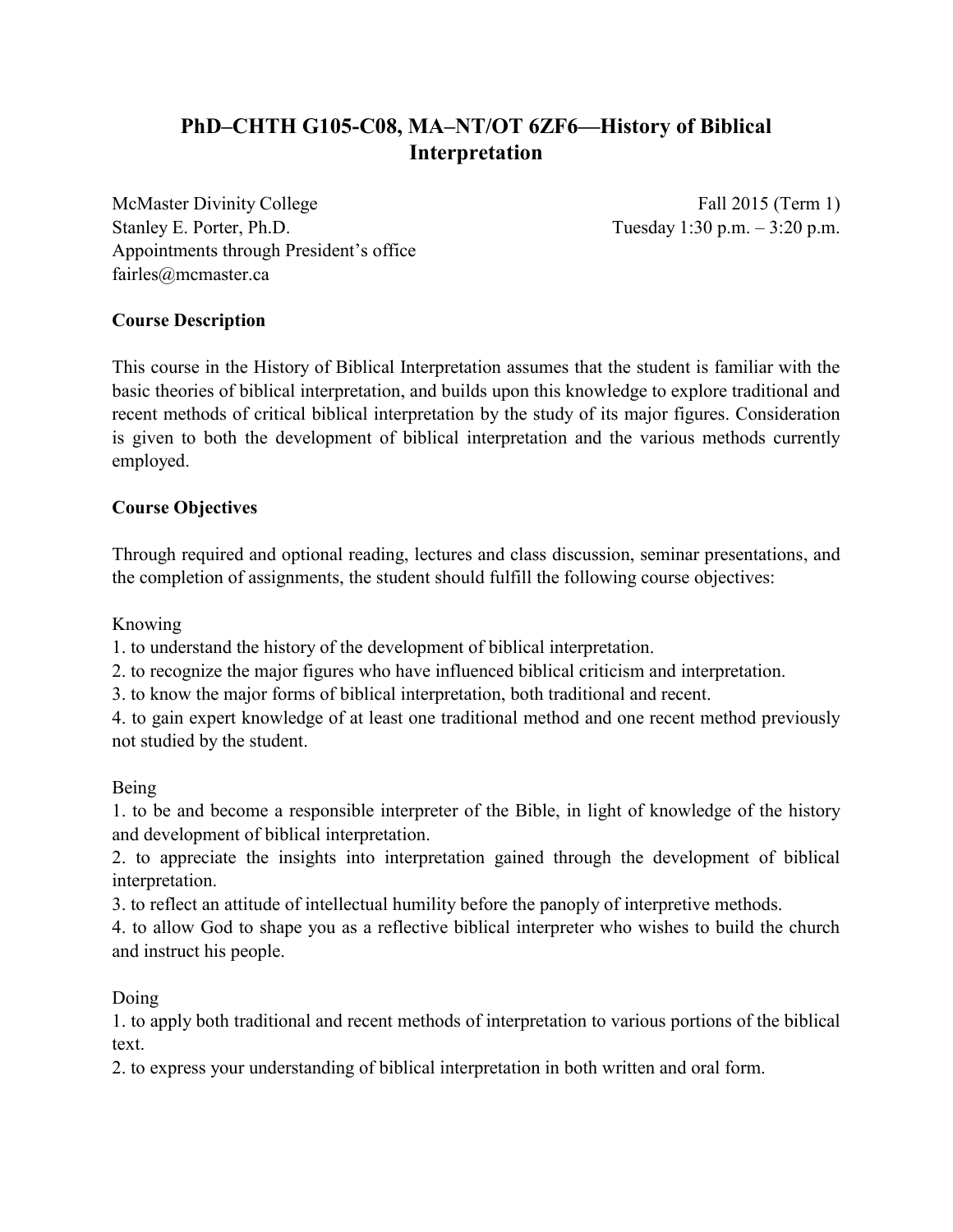3. to raise and handle significant hermeneutical questions that emerge from study of the history of biblical interpretation.

4. to learn to respond constructively and creatively to the use of a variety of critical interpretive methods.

5. to be able to differentiate between productive and unproductive methods of biblical understanding and to employ those that lead to theological knowledge and spiritual growth.

## **Course Prerequisites**

Prerequisites: Admission to the M.A. or Ph.D. programs of McMaster Divinity College with a focus upon biblical studies, including having taken a course in New Testament or Old Testament introduction; and ancient and modern languages as appropriate.

## **Course Requirements**

This is an advanced-level course in biblical studies, and will be taught in this way. Therefore, it is assumed that students will perform as advanced-level students to facilitate learning. This means that students will be expected to do appropriate and rigorous academic work outside of the classroom.

Successful completion of this class requires each of the following assignments to be completed satisfactorily. Failure to make a valid attempt to complete *each* of these requirements may constitute grounds for failure of the course.

1. Active participation in each session of the course, including the meeting on April 15 (the week of final examinations). The student is expected to come to class having prepared sufficiently by means of primary and secondary reading and reflection to make a significant contribution to the topic of discussion for the course each day. Some suggested reading is given, and a short bibliography is provided for further reference. Students will want to begin building their own, more extensive bibliographies.

2. Presentation of seminar papers and hermeneutical paper. The student is expected to distribute one week in advance and lead discussion of assigned seminar papers. The hermeneutical paper is to be brought to class on the last day.

3. Response questions. The student is expected to formulate and submit response questions to spur discussion.

3. Reading of the Greek New Testament or Hebrew Bible. Each student is expected to read as much of the New Testament in Greek or Hebrew Bible as possible.

4. Completion of all written assignments. See below. **No e-mail submissions of final papers are accepted. Hard copy only.**

# **Course Textbooks**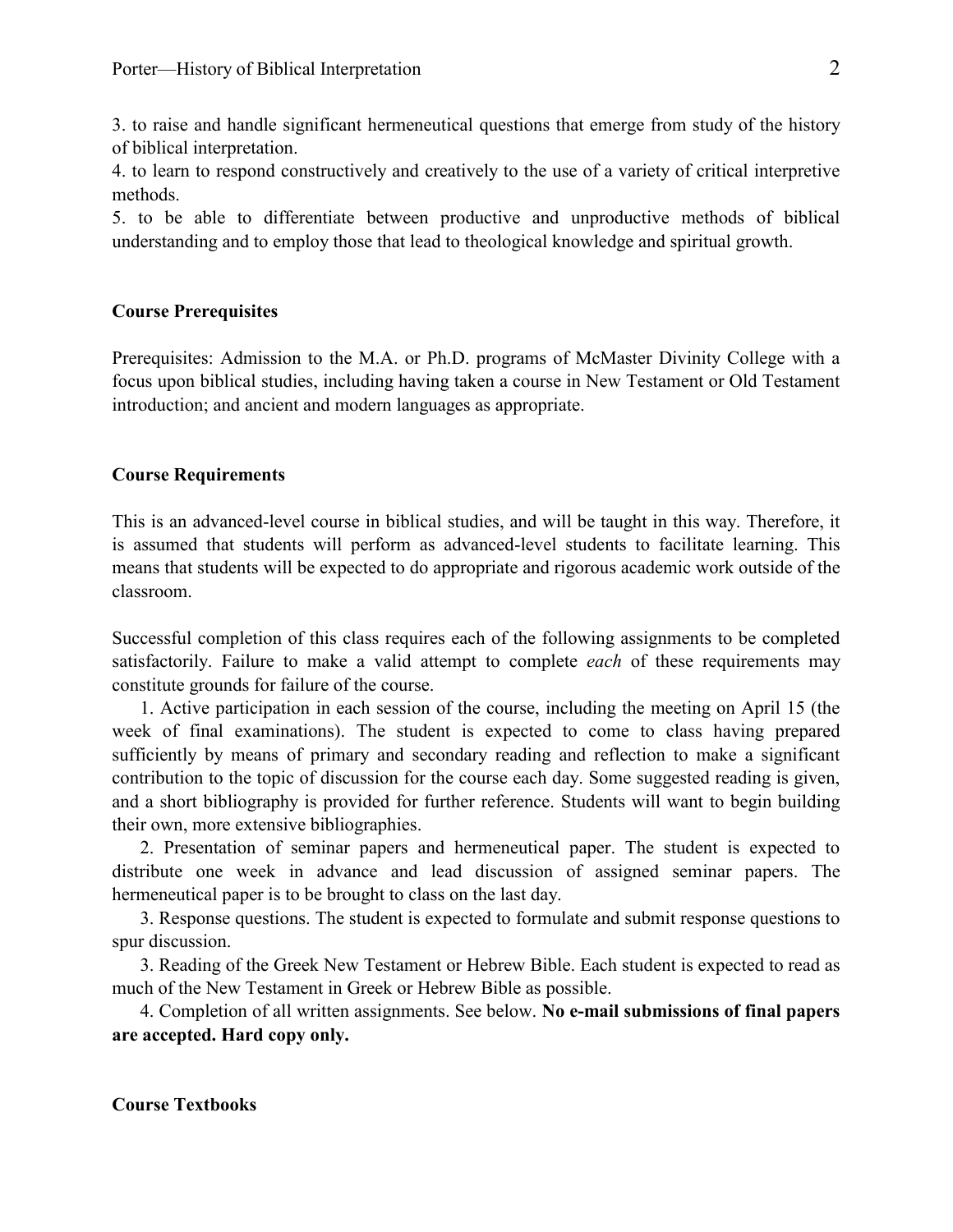Students are required to possess and read the following according to the plan offered below:

Stanley E. Porter and Beth M. Stovell, eds. *Biblical Hermeneutics: Five Views*. Downers Grove: IVP, 2012. To be read by September 22.

Stanley E. Porter and Jason C. Robinson. *Hermeneutics: An Introduction to Interpretive Theory*. Grand Rapids: Eerdmans, 2011. To be read by September 29.

Stanley E. Porter, ed. *Dictionary of Biblical Criticism and Interpretation*. London: Routledge, 2007; repr. paperback, 2009. (Electronic version is acceptable but not recommended.) To be read by October 13.

A standard edition of the Greek New Testament, such as the Nestle-Aland  $(26<sup>th</sup>, 27<sup>th</sup>)$ , or  $28<sup>th</sup>$ edn), UBS (3rd or 4th or 5th edn) or Westcott-Hort. Neither the Textus Receptus nor the British Bible Society 1st/2nd edn is acceptable as a primary edition, but should be consulted where pertinent. And/or the Biblica Hebraica Stuttgartensia, or equivalent Hebrew Bible.

A literalistic English version of the New Testament, such as the New American Standard Bible or NRSV. Do not use the ESV in this course.

A focused history of biblical interpretation, focusing upon your particular Testament. See the list below to make your choice. This must be chosen, indicated to the professor by September 22, read by November 24, and reported on.

The Guides to Biblical Scholarship volumes published by Fortress Press that you find pertinent.

Students are expected to possess or have ready access to the following:

Books on the history of interpretation of the Bible. See below.

Books on exegesis of the Bible. See below.

Books on particular forms of criticism. See below.

Books on hermeneutics.

All required textbooks for this class and others at the Divinity College are available from R.E.A.D. On Books, and should be purchased as early as possible, and at least by the beginning of the term when R.E.A.D. On Books has the book room open here at the College. They can be contacted at: 304 The East Mall, Suite 100, Etobicoke, ON M9C 5K1; phone 416-620-2934 ext. 4; fax 416-622-2308; e-mail books@readon.ca; or www.readon.ca. The books are available through other book services as well, although R.E.A.D. On Books attempts to meet on-line prices.

#### **Course Assessment**

Each student is required to complete the following requirements, with the indicated weighting of value. Whereas some of the assignments do not garner points (i.e. they are worth 0%), failure to engage in these elements fully will result in the loss of points and final grade reduction. Failure to make a good faith attempt at each assignment may result in failure in the course.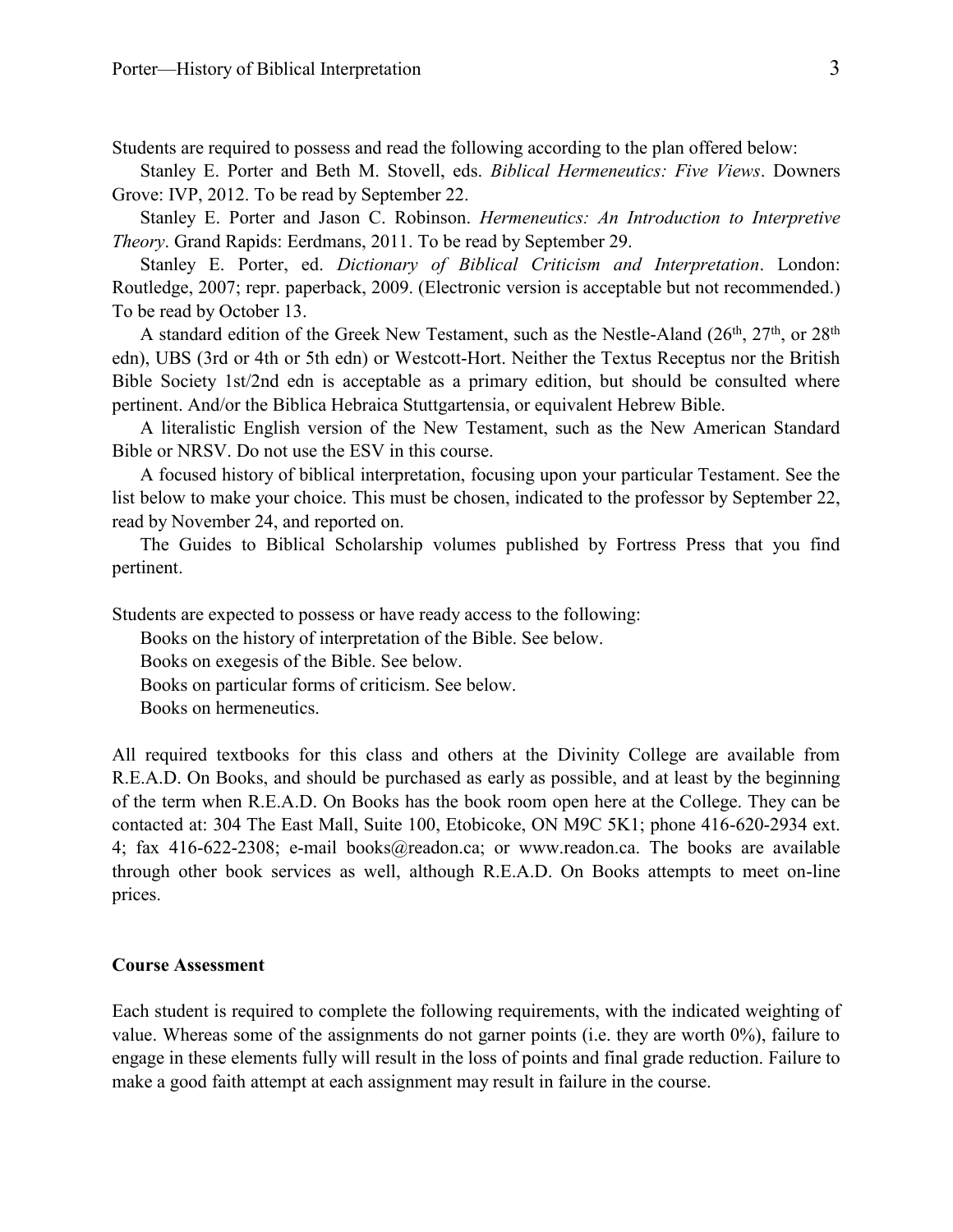1. Participation (0%). Students are expected to participate actively in the class. This means coming to class prepared for the day, having read in secondary works besides any assigned reading. Failure to participate may lead to a reduction in the student's grade.

2. Read Porter and Stovell on hermeneutics, Porter and Robinson on hermeneutics, and the required dictionary of biblical criticism and interpretation, the New or Old Testament text as appropriate, and at least one other significant history or analysis of biblical interpretation from those with an asterisk in the bibliography below (0%). The required textbooks do not fulfill this requirement. The history of interpretation will be selected on **September 22**, with a maximum of two students reading the same text. The student will be asked to confirm completion of this assignment at the last class meeting. Failure to read all of the material may lead to a reduction in the student's grade.

3. Paper (6,000 words, excluding notes and bibliography; 9,000 words maximum in any case) on a traditional method of biblical interpretation *as embodied by a major practitioner*, and presentation and assessment of application of this method to a significant biblical passage (40%). One traditional method of biblical interpretation should be chosen and demonstrated on a specific passage of the Bible. The method must be presented in terms of one of its major critical proponents, although other key figures may be referenced. The mark for this paper includes the quality of the seminar presentation of the paper to the class and the answering of questions in discussion.

Traditional methods to choose from may include (but are not restricted to): form, source, or redaction criticism, dialectical theology, traditions history, history of religion, the new hermeneutic, structuralism.

The individual scholar must be selected by **September 22**. Bring several options, as a scholar may only be treated by one student.

4. Paper (6,000 words, excluding notes and bibliography; 9,000 words maximum in any case) on a recent method of biblical interpretation *as embodied by a major practitioner*, and presentation and assessment of application of this method to a significant biblical passage (40%). One recent method of biblical interpretation should be chosen and applied to and demonstrated on a specific passage of the Bible other than of the literary type treated in the first paper. The method should be presented in terms of one of its major critical proponents, although other key figures may be referenced. The mark for this paper includes the quality of the seminar presentation of the paper to the class and the answering of questions in discussion.

Recent methods to choose from may include (but are not restricted to): social-scientific criticism, canonical criticism, New Tübingen School, a specific form of literary criticism (narrative, reader-response, deconstruction, poststructuralism, etc.), theological hermeneutics, redemptive-historical hermeneutics, linguistic criticism, rhetorical criticism, ideological criticism (liberation, feminist, etc.), cultural criticism.

The individual scholar must be selected by **September 22**. Bring several options, as a scholar may only be treated by one student.

5. Response questions. Each student will be assigned one traditional and one modern interpreter to formulate a minimum of five probing questions to instigate discussion of the assigned paper. These are to be written down and given to the professor at the beginning of the class when the questions will be asked (10%). The individual questions may be no longer than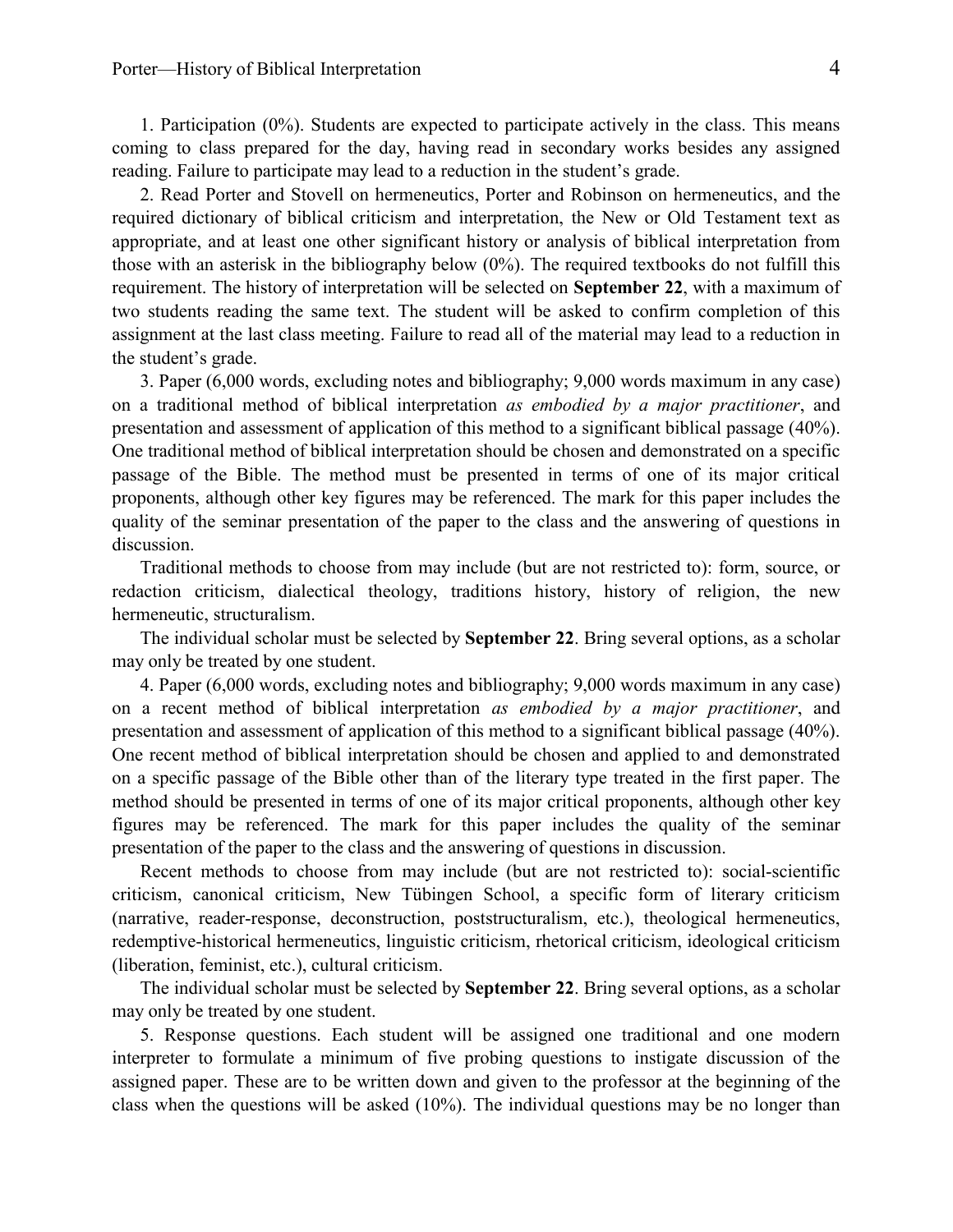three lines in length. The questioner must also be prepared to engage in further discussion around these questions.

6. Final hermeneutics paper (3,000 words, excluding notes and bibliography 4,500 words maximum in any case) (20%). The student is to reflect critically on the hermeneutical implications and appropriate responses to the nature of biblical criticism, with a look to the future of biblical interpretation. The student, therefore, must formulate an appropriate thesis to argue in the paper. This is meant as a hermeneutical exploration of the enterprise of biblical criticism, and so only needs to draw upon the papers in class as support for particular arguments. This paper is due on **December 15.**

Papers 3 and 4 are due in written form to the entire class (at least) one week before the seminar presentation. The student merely summarizes the paper (3 minutes) and then leads discussion, in conjunction with the student who poses response questions. We will try to arrange so that papers on related topics are presented on the same day. The professor will make a marked copy of the student's first draft available for return. If the student chooses to accept the marked copy, the student also pledges to resubmit the marked copy when the final form of the paper is submitted. Both are required to constitute a complete submission. All final forms of papers are due on **December 15**, the last day that the class meets.

The professor assumes that students already know how to research, write and orally present papers. Content, clear thinking and depth of analysis and research are the most important requirements, but clarity and consistency of presentation are also of high importance. Students *must* follow the *McMaster Divinity College Style Guide for Essays and Theses*. Any paper that does *not* conform to the MDC Style Guide, whether a draft submission or final paper, will only be able to earn the highest mark of a C+.

Late papers (including late distribution of seminar papers) are decreased by half a full letter grade (5%) each day or portion of a day that they are late. Papers are due on the day assigned (including a suitable draft one week before presentation). Do not ask for exceptions to this policy. Failure to submit a written statement of a paper topic, or failure to write on the assigned topic, will result in a failing grade on the assignment.

#### **Classroom Behavior**

The following guidelines are presented to encourage all students to participate together in this course, and should be kept in mind at all times.

1. Please respect the opinions of others, even if you do not agree with them. Extend courtesy by not ridiculing others' ideas, but feel free to respond to them logically and critically and in an orderly manner.

2. Students should be on time to class, or be prepared to offer an explanation after class to the professor.

3. Students are expected to stay for the entire class session, unless arranged in advance.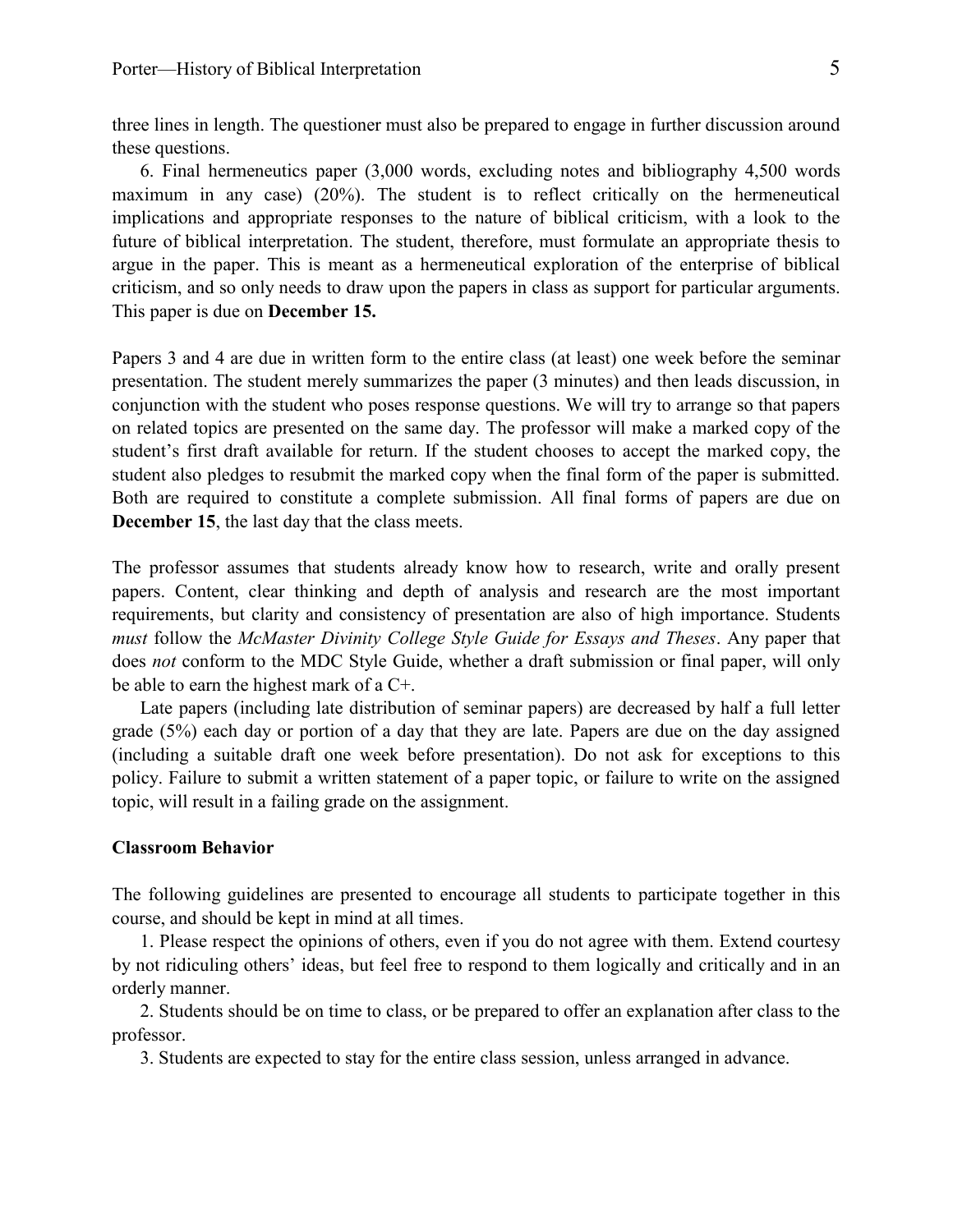4. Students may eat and drink in class so long as they do not distract others or leave the remains of such activities behind for others to clean up (and bring enough for the professor as well!).

5. Students are not expected to be doing work on any other subject except that of this course according to the outline below and as appropriate.

6. Students are not to carry on other conversations in class, especially with those seated immediately adjacent to them. If something being said or done in class is not clear, please ask the professor at an appropriate time and in an appropriate way.

7. No cell phones may be used in any way, and no computers on anything but immediate and direct course business.

**Students who fail to respect these guidelines will be dismissed from the class, with all of the consequences implied.**

#### **Course Schedule**

This is a reasonable yet tentative outline of the content of each session's activities. The professor reserves the right to change the content of lectures and topics. The professor will unfortunately need to be away from class on College business on several occasions, so alternative teaching arrangements may need to be made.

September 15 Course requirements Major Issues in Contemporary Biblical Interpretation

September 22—The Early Days of Biblical Criticism

**Scholars for seminar presentations to be selected and dates assigned. Major work in history of interpretation to be selected.**

September 29—The Growth of Biblical Criticism

October 6—Dialectical Theology; Theological Hermeneutics; Literary Hermeneutics

(Reading Week—no class meeting on October 13)

October 20—Diversity or Chaos in Contemporary Biblical Criticism? Seminar Presentations (Traditional)

October 27—Seminar Presentations (Traditional)

November 3—Seminar Presentations (Traditional)

November 10—Seminar Presentations (Traditional/Modern)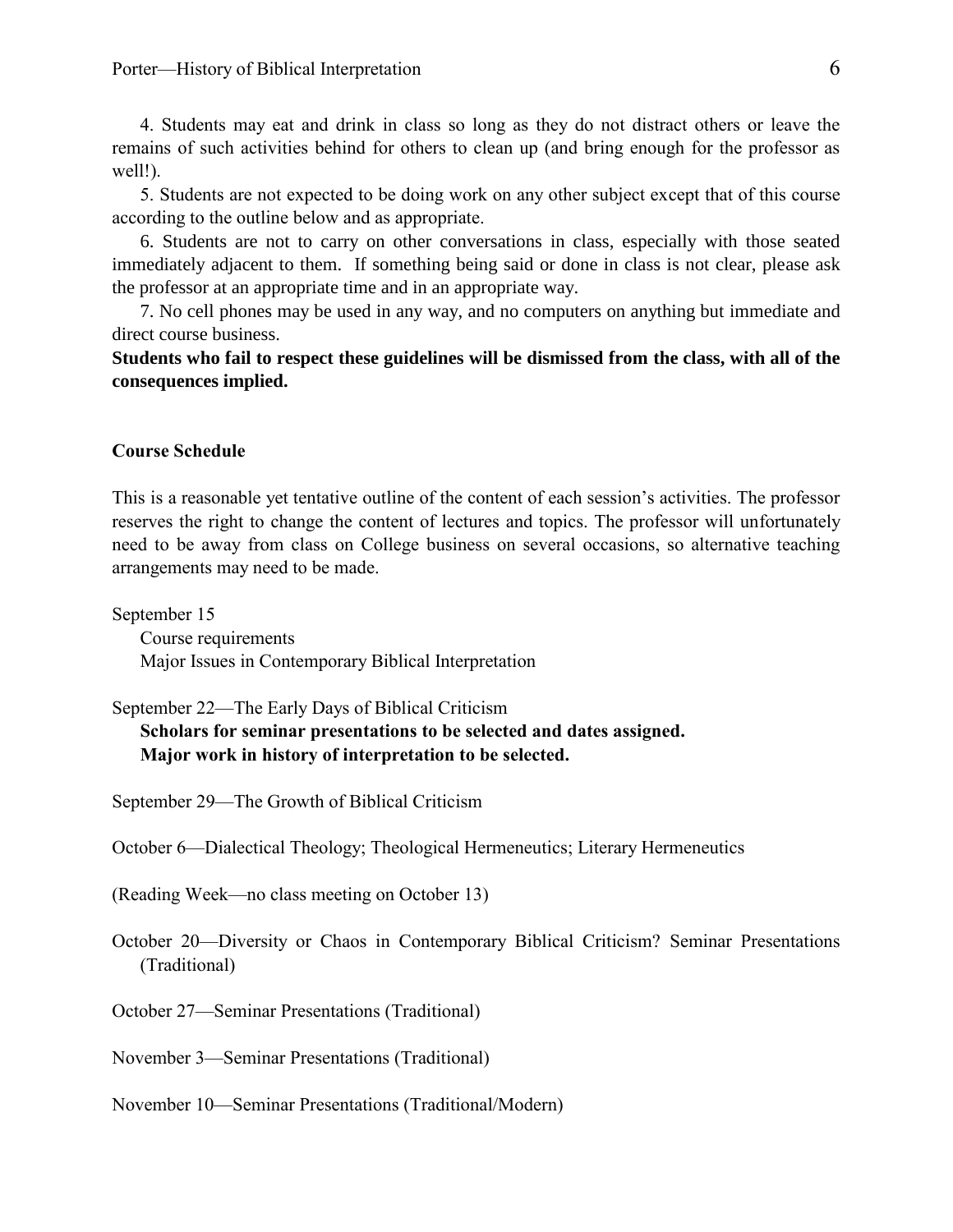(ETS and SBL occur during these two weeks, so the class will not meet on November 17 or 24).

December 1—Seminar Presentations (Modern)

December 8—Seminar Presentations (Modern)

December 15—Seminar Presentations (Modern); Hermeneutical Paper Presentations (we will be meeting for a regularly scheduled class during the final examination week)

December 15—All final copies of written assignments due to my office, by 4:00 p.m., **hard copies only.**

#### **College Style for Submission of Written Work**

All written work—unless informed otherwise by the professor—is to be submitted in accordance with the *McMaster Divinity College Style Guide for Essays and Theses*, available on the McMaster Divinity College web-site. <http://www.mcmasterdivinity.ca/sites/default/files/documents/MDCStyleGuide.pdf>

**Note**: Any paper that does *not* conform to the MDC Style Guide, whether a draft submission or final paper, will only be able to earn the highest mark of a C+.

#### **Statement on Academic Honesty**

Academic dishonesty is a serious offence that may take any number of forms, including plagiarism, the submission of work that is not one's own or for which previous credit has been obtained, and/or unauthorized collaboration with other students. Academic dishonesty can result in severe consequences, e.g. failure of the assignment, failure of the course, a notation on one's academic transcript, and/or suspension or expulsion from the College.

Students are responsible for understanding what constitutes academic dishonesty. Please refer to the Divinity College Statement on Academic Honesty at <http://www.mcmasterdivinity.ca/programs/rules-regulations>

## **Gender Inclusive Language**

McMaster Divinity College uses inclusive language for human beings in worship services, student written materials, and all of its publications. In reference to biblical texts, the integrity of the original expressions and the names of God should be respected. The NRSV and TNIV are examples of the use of inclusive language for human beings. It is expected that inclusive language will be used in chapel services and all MDC assignments.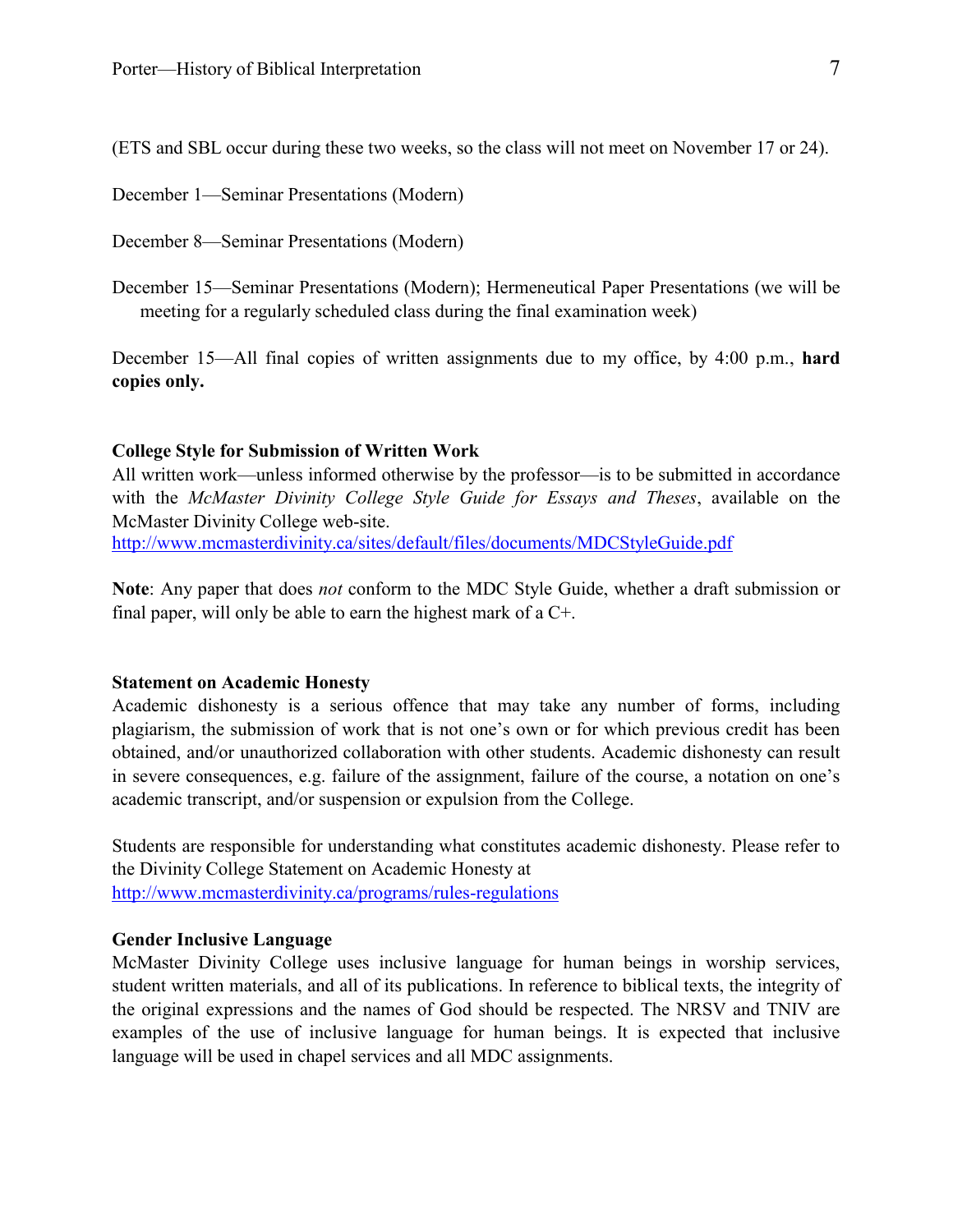**This syllabus for this course is for information only and remains the property of the respective professor. This syllabus is prepared with the best information available, but the professor reserves the right to change the content and format of the course.**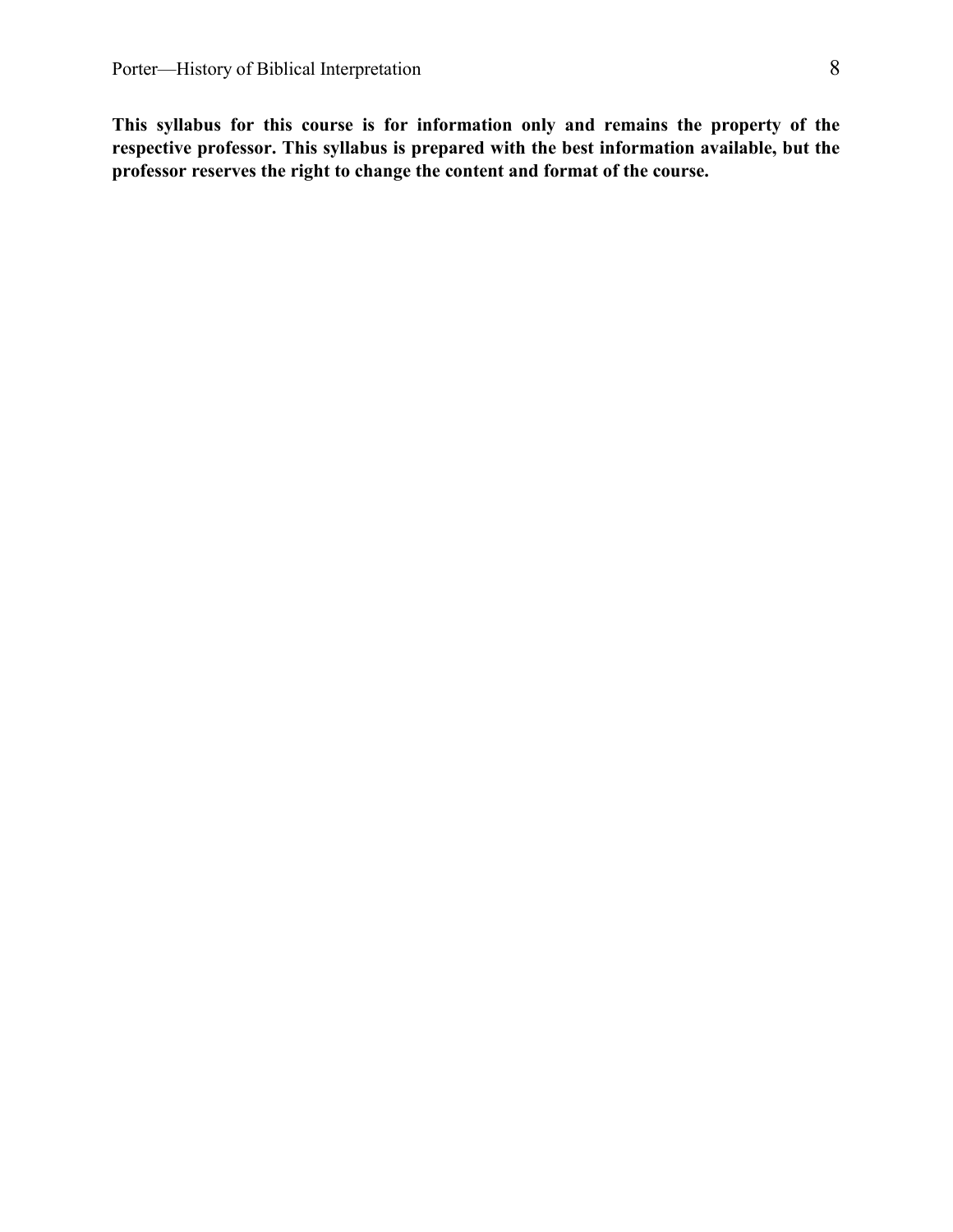#### *Bibliography for Study of the History of Biblical Interpretation*

The following is a bibliography that gives a categorized list of many major works in biblical interpretation. There are many more works that the student will need to find in the course of research. Not included—but very important nonetheless—are the secular equivalents, that is, works in the areas of criticism that are not written with interpretation of the Bible in mind (e.g. literary criticism, hermeneutics, etc.).

#### *Histories and Analyses of Interpretation*

- \*Baird, W. *History of New Testament Research*. 3 vols. Minneapolis: Fortress Press, 1992–2013.
- Barton, J. *The Nature of Biblical Criticism*. Louisville: Westminster/John Knox, 2007.
- Clements, R.E. *A Century of Old Testament Study*. Guildford: Lutterwowrth, 1976.
- Davison, R., and A.R.C. Leaney. *The Pelican Guide to Modern Theology*. III. *Biblical Criticism*. Harmondsworth: Penguin, 1970.
- Grant, R.M., and D. Tracy. *A Short History of the Interpretation of the Bible.* 2d ed*.* London: SCM Press, 1984.
- Harris, H. *The Tübingen School: A Historical and Theological Investigation of the School of F.C. Baur*. Leicester: Apollos, 1990.
- \*Harrisville, R.A., and W. Sundberg. *The Bible in Modern Culture: Baruch Spinoza to Brevard Childs*. 2nd ed. Grand Rapids: Eerdmans, 2002.
- Hayes, J., ed. *New Testament: History of Interpretation*. Nashville: Abingdon, 2004.
- Hunter, A.M. *Interpreting the New Testament 1900-1950.* London: SCM Press, 1951.
- Kraeling, E.G. *The Old Testament since the Reformation*. New York: Schocken, 1955.
- \*Kümmel, W.G. *The New Testament: The History of the Investigation of its Problems*. Trans. S.M. Gilmour and H.C. Kee. Nashville: Abingdon, 1970.
- Kugel, J.L., and R.A. Greer. *Early Biblical Interpretation.* Philadelphia: Westminster, 1986.
- Morgan, R., and J. Barton. *Biblical Interpretation*. Oxford: Oxford University Press, 1988.
- \*Neill, S., and T. Wright. *The Interpretation of the New Testament 1861-1986*. Oxford: Oxford University Press, 1988.
- O'Neill, J.C. *The Bible's Authority: A Portrait Gallery of Thinkers from Lessing to Bultmann*. Edinburgh: T. & T. Clark, 1991.
- Porter, S.E., ed. *Dictionary of Biblical Criticism and Interpretation*. London: Routledge, 2007.
- \*Reventlow, H.G. *History of Biblical Interpretation*. 4 vols. Trans L.G. Perdue. Atlanta: SBL, 2009–2010.
- \*Riches, J.K. *A Century of New Testament Study*. Cambridge: Lutterworth, 1993.
- Rogerson, John W. *Old Testament Criticism in the Nineteenth Century: England and Germany*. Philadelphia: Fortress, 1985.
- Sandys-Wunsch, J. *What Have They Done to the Bible? A History of Modern Biblical Interpretation*. Collegeville: Liturgical, 2005.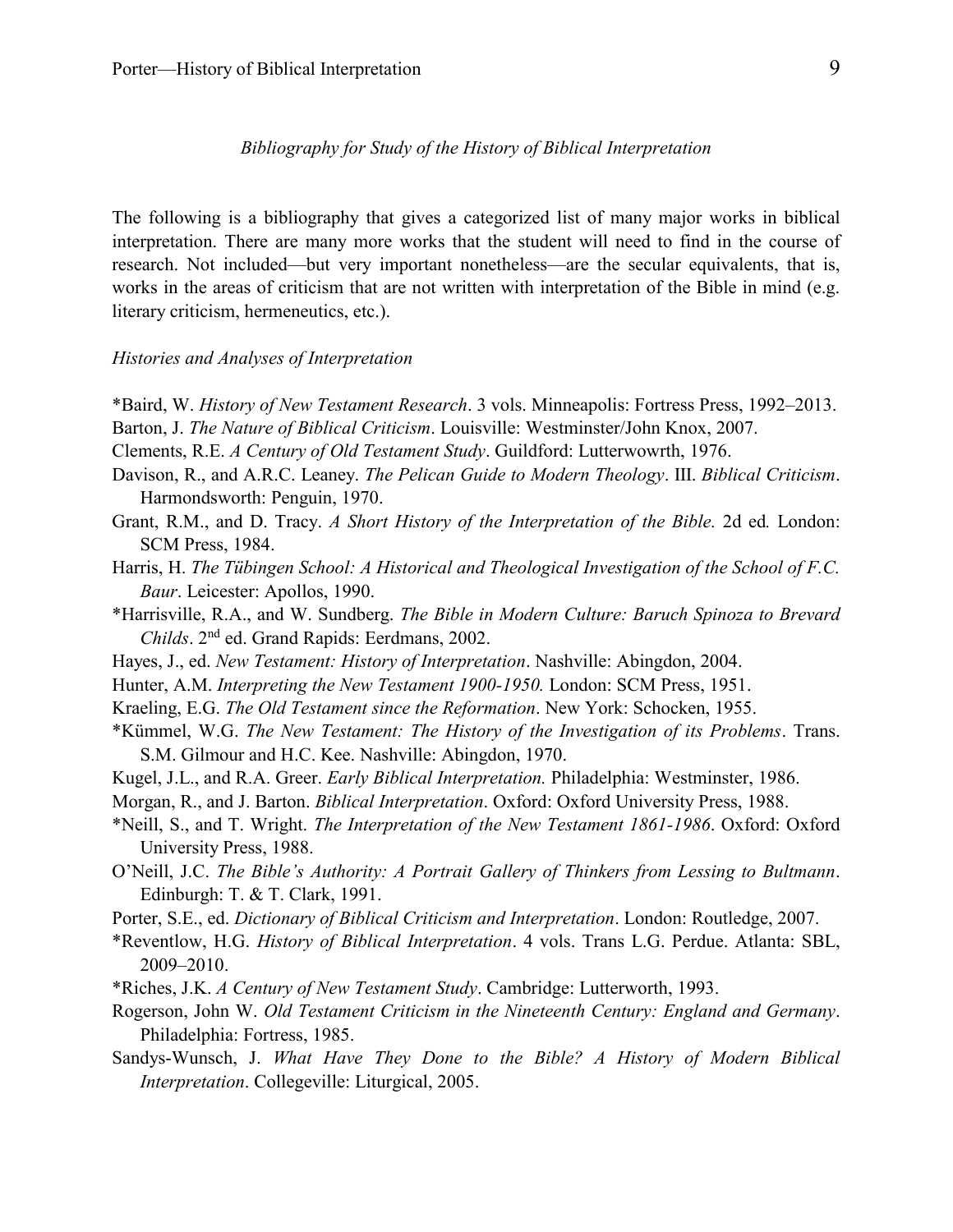\*Yarchin, W., ed. *History of Biblical Interpretation: A Reader*. Peabody, MA: Hendrickson, 2004.

*Exegesis and Interpretation, including Hermeneutics*

- Adam, G., O. Kaiser and W.G. Kümmel. *Einführung in die exegetischen Methoden*. Grünewald: Kaiser, 1975.
- Barton, J. *Reading the Old Testament: Method in Biblical Study*. London: Darton, Longman and Todd, 1984.
- Barton, J., ed. *The Cambridge Companion to Biblical Interpretation*. Cambridge: Cambridge University Press, 1998.
- Bauer, D.R., and R.A. Traina. *Inductive Bible Study: A Comprehensive Guide to the Practice of Hermeneutics*. Grand Rapids: Baker, 2011. (See R. Traina.)
- Becker, E.-M., ed. *Neutestamentliche Wissenschaft*. Tübingen: Francke, 2003.
- Berger, K. *Hermeneutik des Neuen Testaments*. Tübingen: Francke, 1999.
- Berkhof, L. *Principles of Biblical Interpretation*. Grand Rapids: Baker, 1950.
- Black, D.A., and D.S. Dockery, eds. *Interpreting the New Testament: Essays on Methods and Issues*. Nashville: Broadman & Holman, 2001.
- Bock, D.L., and B.M. Fanning, eds. *Interpreting the New Testament Text: Introduction to the Art and Science of Exegesis*. Wheaton, IL: Crossway, 2006.
- Brown, J.K. *Scripture as Communication: Introducing Biblical Hermeneutics*. Grand Rapids: Baker Academic, 2007.
- Bruns, G.L. *Hermeneutics Ancient and Modern*. New Haven: Yale University Press, 1992.
- Carson, D.A. *Exegetical Fallacies*. 2d ed. Grand Rapids: Baker, 1996.
- Carson, D.A., and J.D. Woodbridge, eds. *Scripture and Truth*. Grand Rapids: Zondervan, 1983.
- Carson, D.A., and J.D. Woodbridge, eds. *Hermeneutics, Authority, and Canon.* Grand Rapids: Zondervan, 1986.
- Conzelmann, H., and A. Lindemann. *Interpreting the New Testament: An Introduction to the Principles and Methods of New Testament Exegesis*. Trans. S.S. Schatzmann; Peabody, MA: Hendrickson, 1988.
- Corley, B., S.W. Lemke, and G.I. Lovejoy. *Biblical Hermeneutics: A Comprehensive Introduction to Interpreting Scripture*. 2<sup>nd</sup> ed. Nashville: Broadman & Holman, 2002.
- Couch, M., ed. *An Introduction to Classical Evangelical Hermeneutics: A Guide to the History and Practice of Biblical Interpretation*. Grand Rapids: Kregel, 2000.
- Croatto, J.S. *Biblical Hermeneutics: Toward a Theory of Reading as the Production of Meaning*. Trans. R.R. Barr. Marynoll: Orbis, 1987.
- Croy, N.C. *Prima Scriptura: An Introduction to New Testament Interpretation*. Grand Rapids: Baker, 2011.
- Dana, H.E., and R.E. Glaze, Jr. *Interpreting the New Testament: A Practical Guide toward Biblical Understanding Based on Searching the Scriptures*. Nashville: Broadman, 1961.
- Dockery, D.S., et al., eds. *Foundations for Biblical Interpretation*. Nashville: Broadman and Holman, 1994.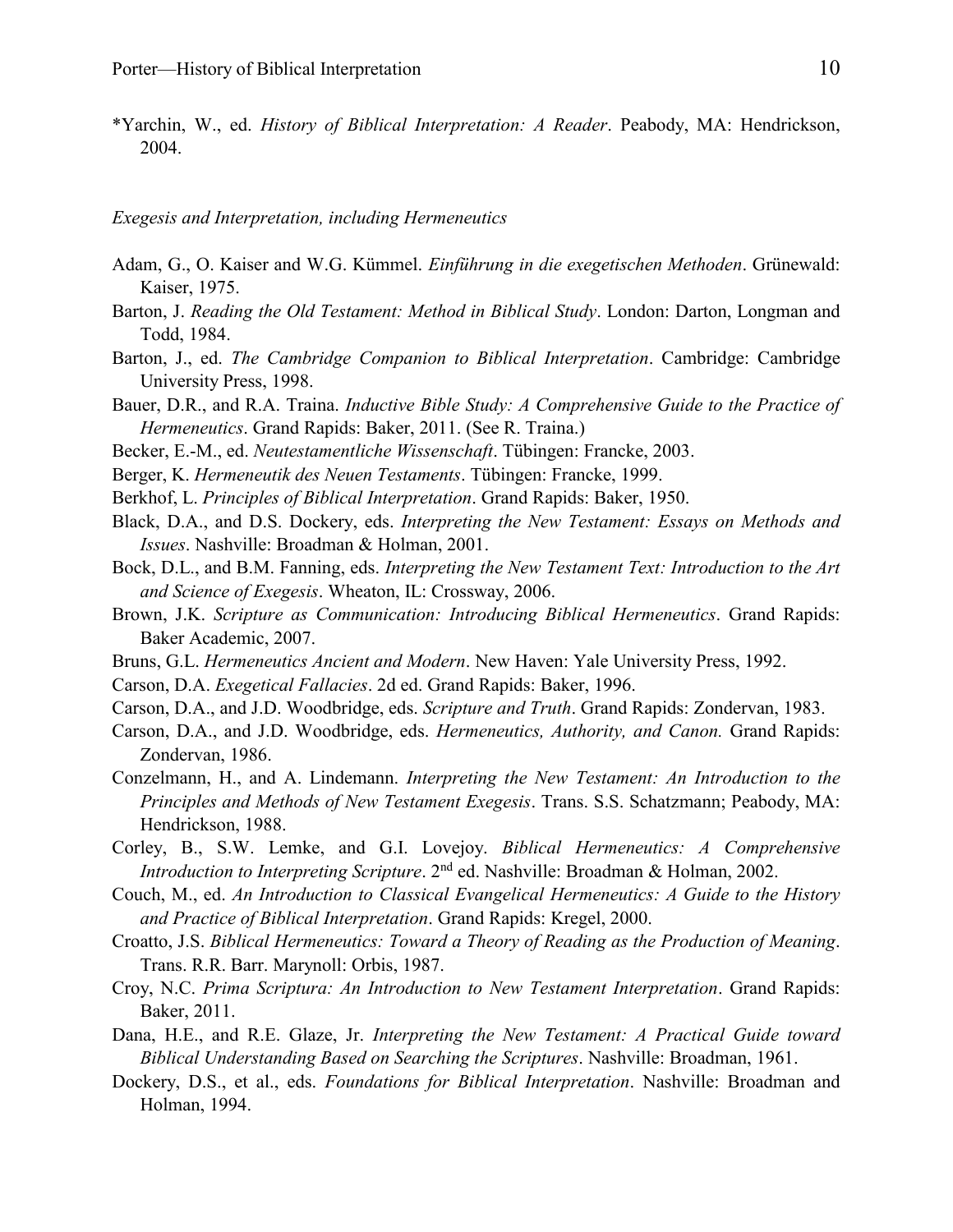- Du Toit, A., ed. *Focusing on the Message: New Testament Hermeneutics, Exegesis and Methods*. Pretoria: Protea, 2009.
- Duvall, J.S., and J.D. Hays. *Grasping God's Word*. 2<sup>nd</sup> ed. Grand Rapid: Zondervan, 2005.
- Dyck, E., ed. *The Act of Bible Reading: A Multi-Disciplinary Approach to Biblical Interpretation*. Downers Grove, IL: InterVarsity Press, 1996.
- Epp, E.J., and G.W. MacRae, eds. *The New Testament and Its Modern Interpreters*. Atlanta: Scholars Press, 1989.
- Erickson, R.J. *A Beginner's Guide to New Testament Exegesis*. Downers Grove, IL: InterVarsity, 2005.
- Fee, G.D. *New Testament Exegesis: A Handbook for Students and Pastors*. Philadelphia: Westminster, 1983; rev. ed., 1993.
- Fee, G., and D. Stuart. *How to Read the Bible for All Its Worth*. 2d ed. Grand Rapids: Zondervan, 1993.
- Gillingham, Susan E. *One Bible, Many Voices: Different Approaches to Biblical Studies*. Grand Rapids: Eerdmans, 1999.
- Goldingay, John. *Approaches to Old Testament Study*. Rev. ed. Downers Grove: InterVarsity Press, 1990.
- Goldsworthy, G. *Gospel-Centered Hermeneutics: Foundations and Principles of Evangelical Biblical Interpretation*. Downers Grove: IVP, 2006.
- Gooder, P. *Searching for Meaning: An Introduction to Interpreting the New Testament*. Louisville: Westminster John Knox, 2009.
- Gorman, M.J. *Elements of Biblical Exegesis*. Peabody, MA: Hendrickson, 2001.
- Green, J.B. ed. *Hearing the New Testament: Strategies for Interpretation*. Grand Rapids: Eerdmans, 1995; 2nd ed., 2010.
- Green, J.B., and M. Turner, eds. *Between Two Horizons: Spanning New Testament Studies and Systematic Theology*. Grand Rapids: Eerdmans, 2000.
- Hamann, H.P. *A Popular Guide to New Testament Criticism*. St. Louis: Concordia, 1977.
- Hayes, J.H., and C.R. Holladay. *Biblical Exegesis: A Beginner's Handbook.* 2d ed. Atlanta: John Knox, 1987.
- Hayes, J., ed. *Methods of Biblical Interpretation*. Nashville: Abingdon, 2004.
- Jansen, J.F. *Exercises in Interpreting Scripture*. Philadelphia: Geneva, 1968.
- Jasper, D. *A Short Introduction to Hermeneutics*. Louisville: Westminster John Knox, 2004.
- Jeanrond, W. *Theological Hermeneutics: Development and Significance*. London: SCM Press, 1994.
- Jeanrond, W.G. *Text and Interpretation as Categories of Theological Thinking*. Trans. T.J. Wilson. New York: Crossroad, 1988.
- Kaiser, O., and W.G. Kümmel. *Exegetical Method: A Student's Handbook*. Trans. E.V.N. Goetchius and M.J. O'Connell. 2d ed. New York: Seabury, 1981.
- Kaiser, W.C. *Toward an Exegetical Theology: Biblical Exegesis for Preaching and Teaching*. Grand Rapids: Baker, 1981.
- Kaiser, W., and M. Silva. *An Introduction to Biblical Hermeneutics: The Search for Meaning*. Grand Rapids: Zondervan, 1994.
- Kieffer, R. *Essais de méthodologie néo-testamentaire*. Lund: Gleerup, 1972.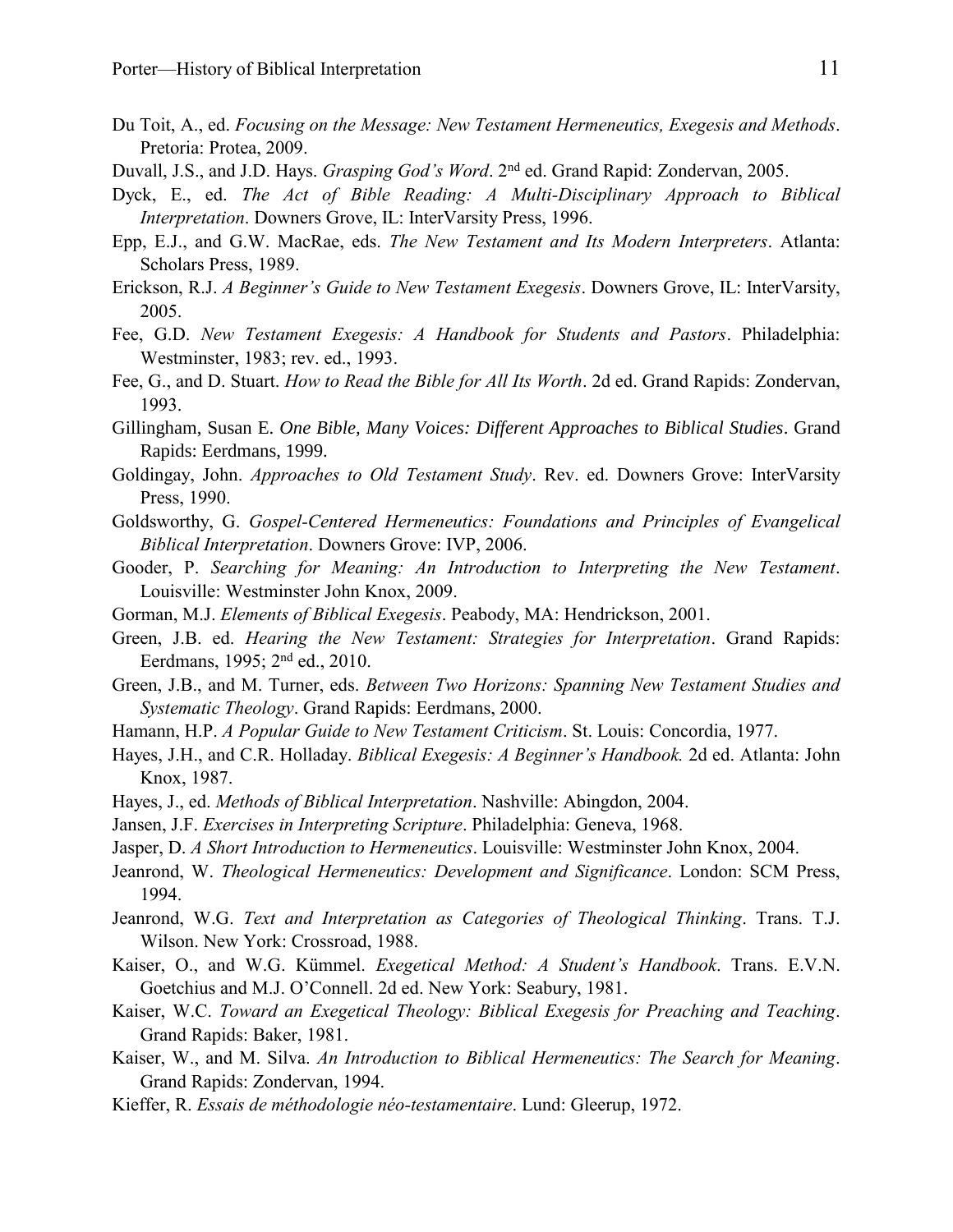Klein, W.W., et al. *Introduction to Biblical Interpretation.* Waco, TX: Word, 1993; 2d ed., 2005.

- Köstenberger, A.J., and R.D. Patterson. *Invitation to Biblical Interpretation: Exploring the Hermeneutical Triad of History, Literature, and Theology*. Grand Rapids: Kregel, 2011.
- Krasovec, J., ed. *The Interpretation of the Bible: The International Symposium in Slovenia*. Sheffield: Sheffield Academic Press, 1998.
- Léon-Dufour, X., ed. *Exegese im Methodenkonflikt*. Munich: Kösel, 1971.
- Lührmann, D. *An Itinerary for New Testament Study*. London: SCM Press, 1989.
- McCartney, D., and C. Clayton. *Let the Reader Understand: A Guide to Interpreting and Applying the Bible*. Wheaton, IL: Victor, 1994.
- McKenzie, S.L., and S.R. Haynes, eds. *To Each its Own Meaning: An Introduction to Biblical Criticisms and their Application*. Louisville: Westminster John Knox, 1999.
- McKenzie, S.L., and J. Kaltner, eds. *New Meanings for Ancient Texts: Recent Approaches to Biblical Criticisms and Their Applications*. Louisville: Westminster John Knox, 2013.
- McKim, D.K. *A Guide to Contemporary Hermeneutics: Major Trends in Biblical Interpretation*. Grand Rapids: Eerdmans, 1986.
- McKim, D.K., ed. *Historical Handbook of Major Biblical Interpreters*. Downers Grove, IL: InterVarsity Press, 1998.
- McKnight, S., ed. *Introducing New Testament Interpretation*. Guides to New Testament Exegesis. Grand Rapids: Baker, 1989.
- McLean, B.H. *Biblical Interpretation and Philosophical Hermeneutics*. Cambridge: Cambridge University Press, 2012.
- Marshall, I.H., ed. *New Testament Interpretation: Essays on Principles and Methods*. Grand Rapids: Eerdmans, 1977.
- Mickelsen, A.B. *Interpreting the Bible*. Grand Rapids: Eerdmans, 1963.
- Mueller-Vollmer, K., ed. *The Hermeneutics Reader*. New York: Continuum, 1989.
- Osborne, G.R. *The Hermeneutical Spiral: A Comprehensive Introduction to Biblical Interpretation*. Downers Grove, IL: InterVarsity, 1991; 2d ed., 2007.
- Oeming, M. *Contemporary Biblical Hermeneutics: An Introduction*. Trans. J. Vette. Aldershot: Ashgate, 2006.
- Palmer, R.E. *Hermeneutics: Interpretation Theory in Schleiermacher, Dilthey, Heidegger, and Gadamer*. Evanston: Northwester University Press, 1969.
- Pesch, R. *Neuere Exegese—Verlust oder Gewinn?* Freiburg: Herder, 1968.
- Pokorny, P. *Hermeneutics as a Theory of Understanding.* Trans. A. Bryson-Gustová. Grand Rapids: Eerdmans, 2011.
- Porter, S.E., and J.C. Robinson. *Hermeneutics and Interpretive Theory: A Critical Introduction*. Grand Rapids: Eerdmans, 2011.
- Porter, S.E., ed. *Handbook to Exegesis of the New Testament*. New Testament Tools and Studies 25. Leiden: Brill, 1997.
- Porter, S.E., and D. Tombs, eds. *Approaches to New Testament Study*. Sheffield: Sheffield Academic Press, 1995.
- Porter, S.E., and C.A. Evans, eds. *New Testament Interpretation and Methods*. Sheffield: Sheffield Academic Press, 1997.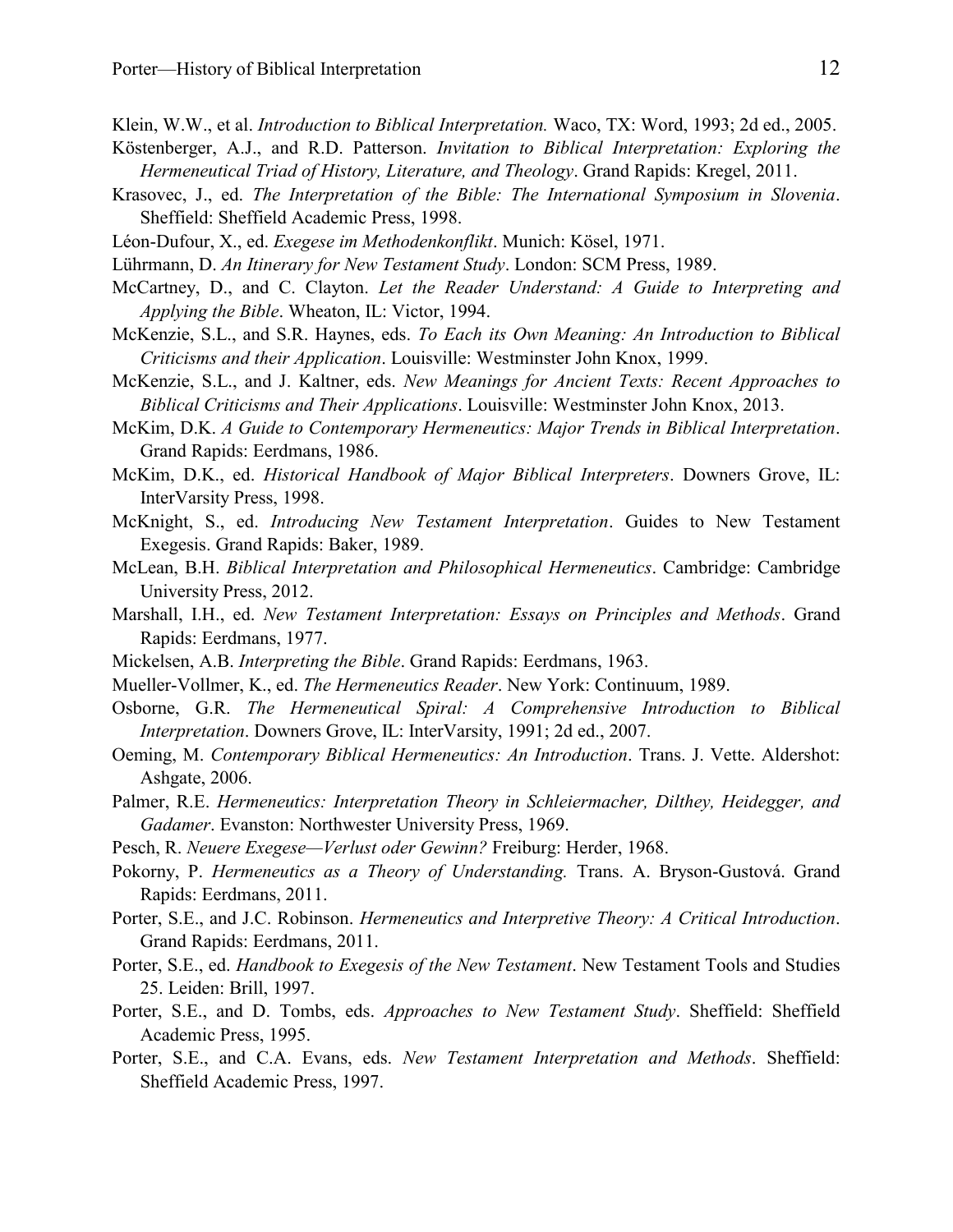- Porter, S.E., and B.M. Stovell, eds. *Biblical Hermeneutics: Five Views*. Downers Grove: IVP, 2012.
- Ramm, B. *Protestant Biblical Interpretation.* Boston: Wilde, 1956.
- Schertz, M.H., and P.B. Yoder. *Seeing the Text: Exegesis for Students of Greek and Hebrew*. Nashville: Abingdon, 2001.
- Schmidt, L.K. *Understanding Hermeneutics*. Stocksfield: Acumen, 2006.
- Schnelle, U. *Einführung in die neutestamentliche Exegese*. 5th ed. Göttingen: Vandenhoeck & Ruprecht, 2000.
- Schökel, L.A. *Understanding Biblical Research*. Trans. P.J. McCord. New York: Herder & Herder, 1963.
- Schökel, L.A. *A Manual of Hermeneutics*. Sheffield: Sheffield Academic Press, 1998.
- Silva, M. *Explorations in Exegetical Method: Galatians as a Test Case*. Grand Rapids: Baker, 1996.
- Schnelle, U. *Einführung in die neutestamentliche Exegese*. 5th ed. Göttingen: Vandenhoeck & Ruprecht, 2000.
- Stenger, W. *Introduction to New Testament Exegesis*. Trans. D.W. Scott. Grand Rapids: Eerdmans, 1993.
- Stuart, D. *Old Testament Exegesis: A Primer for Students and Pastors*. Philadelphia: Westminster, 1980.
- Tate, W.R. *Biblical Interpretation: An Integrated Approach*. 3rd ed. Peabody: Hendrickson, 2008.
- Tate, W.R. *Interpreting the Bible: A Handbook of Terms and Methods*. Peabody: Hendrickson, 2006.
- Thiselton, A.C. *Hermeneutics: An Introduction*. Grand Rapids: Eerdmans, 2009.
- Traina, R.A. *Methodical Bible Study*. New York: Biblical Seminary, 1952. (See D. Bauer.)
- Tuckett, C. *Reading the New Testament: Methods of Interpretation.* London: SPCK, 1987.
- Vanhoozer, K.J., et al., eds. *Dictionary for Theological Interpretation of the Bible*. Grand Rapids: Baker, 2005.
- Virkler, H.A. *Hermeneutics: Principles and Processes of Biblical Interpretation*. Grand Rapids: Baker, 1981.
- Vos, H.F. *Effective Bible Study*. 2d ed. Grand Rapids: Zondervan, 1956.
- Wischmeyer, O. *Hermeneutik des Neuen Testaments: Ein Lehrbuch*. Tübingen: Francke, 2004.

## *Specialized Topics*

- Aichele, G., et al., eds. *The Postmodern Bible: The Bible and Culture Collective*. New Haven: Yale University Press, 1995.
- Alter, R. *The Art of Biblical Poetry*. Rev. ed. New York: Basic Books, 2011.
- Alter, R. *The Art of Biblical Narrative*. London: George Allen, 1981.
- Alter, R., and F. Kermode, eds. *The Literary Guide to the Bible.* London: Collins, 1987.
- Anderson, R.D., Jr. *Ancient Rhetorical Theory and Paul*. Kampen: Kok Pharos, 1996.
- Aune, D.E. *The New Testament in its Literary Environment.* Philadelphia: Westminster, 1987.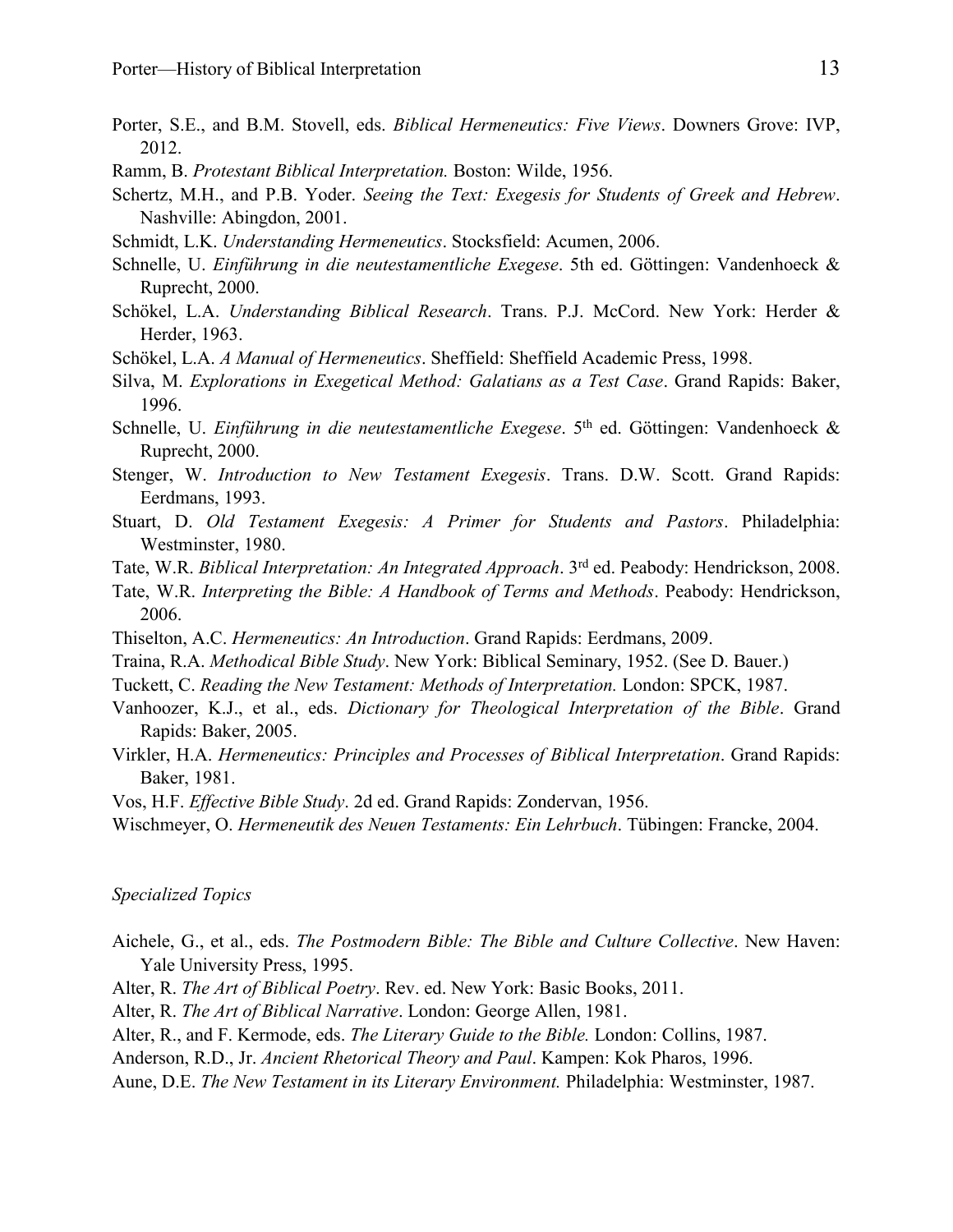- Bailey, J.L., and L.D. Vander Broek. *Literary Forms in the New Testament.* London: SPCK, 1992.
- Bar-Efrat, S. *Narrative Art in the Bible*. Sheffield: Almond Press, 1989.
- Barthes, R., et al. *Structural Analysis and Biblical Exegesis: Interpretational Essays*. Trans. A.M. Johnson, Jr. Pittsburgh: Pickwick, 1974.
- Bartholomew, C., et al., eds. *Renewing Biblical Interpretation*. Carlisle: Paternoster, 2000.
- Bartholomew, C.G., et al., eds. *Canon and Biblical Interpretation*. Carlisle: Paternoster, 2006.
- Bartsch, H.W., ed. *Kerygma and Myth*. 2 vols. Trans. R.H. Fuller. London: SCM, 1953, 1962.
- Becker, E.-M., ed. *Neutestamentliche Wissenschaft.* Tübingen: Francke, 2003.
- Berger, K. *Formen und Gattungen im Neuen Testament.* Tübingen: Francke, 2005.
- Berger, K. *Hermeneutik des Neuen Testaments*. Tübingen: Francke, 1999.
- Berlin, A. *Poetics and Interpretation of Biblical Narrative*. Sheffield: Almond Press, 1983.
- Billings, J.T. *The Word of God for the People of God: An Entryway to the Theological Interpretation of Scripture*. Grand Rapids: Eerdmans, 2010.
- Bockmuehl, M. *Seeing the Word: Refocusing New Testament Studies*. Grand Rapids: Baker, 2006.
- Boeckh, A. *On Interpretation and Criticism*. Trans. J.P. Pritchard. Norman: University of Okalhoma Press, 1968.
- Bornkamm, G., et al. *Tradition and Interpretation in Matthew*. Trans. P. Scott. Philadelphia: Westminster, 1963.
- Bovon, F., and G. Rouiller, eds. *Exegesis: Problems of Method and Exercises in Reading (Genesis 22 and Luke 15).* Trans. D.G. Miller. Pittsburgh: Pickwick, 1978.
- Brown, C., ed. *History, Criticism & Faith*. 2d ed. Downers Grove, IL: InterVarsity, 1977.
- Bultmann, R. *The History of the Synoptic Tradition.* Trans. J. Marsh. Oxford: Blackwell, 1963.
- Bultmann, R. *New Testament and Mythology and Other Basic Writings*. Ed. S.M. Ogden. Philadelphia: Fortress, 1984.
- Calloud, J. *Structural Analysis of Narrative*. Trans. D. Patte. Missoula: Scholars Press, 1976.
- Capps, D. *Pastoral Care and Hermeneutics*. Philadelphia: Fortress, 1984.
- Carroll, R.P. *The Bible as a Problem for Christianity*. Philadelphia: Trinity Press International, 1991.
- Childs, B.S. *Introduction to the Old Testament as Scripture*. London: SCM Press, 1979.
- Childs, B.S. *The New Testament as Canon*. Valley Forge: Trinity Press International, 1994.
- Clines, D.J.A. *The Bible and the Modern World*. Sheffield: Sheffield Academic Press, 1997.
- Conzelmann, H. *The Theology of St Luke*. Trans. G. Buswell. New York: Harper & Row, 1960.
- Coreth, E. *Grundfragen der Hermeneutik: Ein Philosophischer Beitrag*. Freiburg: Herder, 1969.
- Culpepper, R.A. *Anatomy of the Fourth Gospel: A Study in Literary Design*. Philadelphia: Fortress Press, 1983.
- Detweiler, R. *Story, Sign, and Self: Phenomenology and Structuralism as Literary-Critical Methods*. Missoula: Scholars Press, 1978.
- Dibelius, M. *From Tradition to Gospel.* Trans. B.L. Woolf. London: Ivor Nicholson and Watson, 1934.
- Doty, W.G. *Contemporary New Testament Interpretation*. New York: Prentice-Hall, 1972.
- Farmer, W.R. *The Synoptic Problem: A Critical Analysis*. New York: Macmillan, 1964.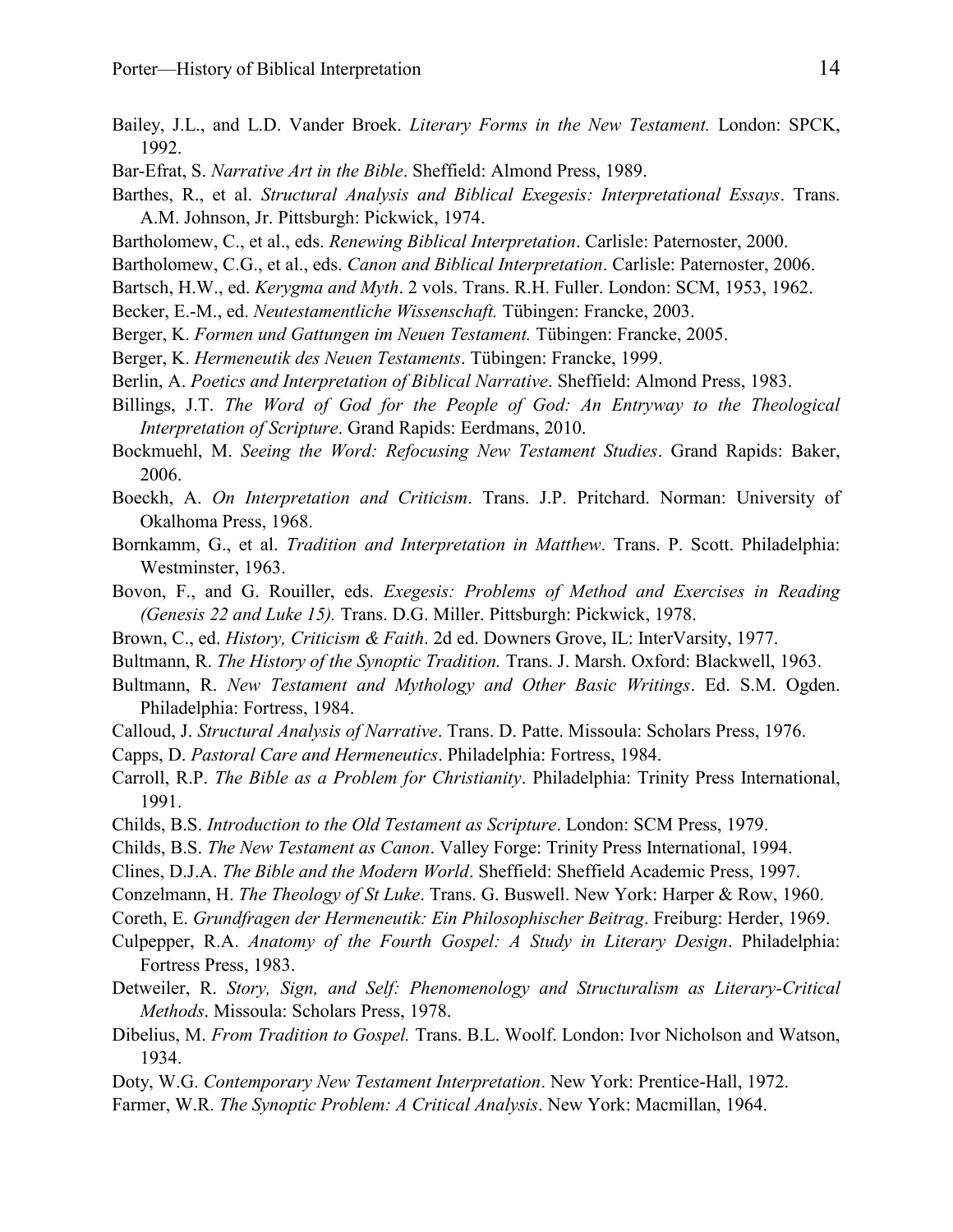- Fokkelman, J.P. *Reading Biblical Narrative: An Introductory Guide*. Trans. I. Smit. Louisville: Westminster John Knox, 1999.
- Fowl, S.E. *Engaging Scripture*. Oxford: Blackwell, 1998.
- Fowl, S.E. *Theological Interpretation of Scripture*. Eugene, OR: Cascade, 2009.
- Fowl, S.E., and L.G. Jones. *Reading in Communion: Scripture and Ethics in Christian Life*. London: SPCK, 1991.
- Fowl, S.E., ed. *The Theological Interpretation of Scripture*. Oxford: Blackwell, 1997.
- Frei, H.W. *The Eclipse of Biblical Narrative: A Study in Eighteenth and Nineteenth Century Hermeneutics.* New Haven: Yale University Press, 1974.
- Fuchs, E. *Glaube und Erfahrung*. Tübingen: Mohr Siebeck, 1965.
- Fuchs, E. *Marburger Hermeneutik*. Tübingen: Mohr Siebeck, 1968.
- Fuchs, E. *Hermeneutik*. 4th ed. Tübingen: Mohr Siebeck, 1970.
- Fuchs, E. *Lesebuch*. Ed. E. Jüngel and G. Schunack. Tübingen: Mohr Siebeck, 2003.
- Gadamer, H.-G. *Truth and Method*. New York: Crossroad, 1975.
- Gager, J.G. *Kingdom and Community: The Social World of Early Christianity.* New York: Prentice Hall, 1975.
- Goldingay, J. *Models for Interpretation of Scripture*. Grand Rapids: Eerdmans, 1995.
- Green, B. *Mikhail Bakhtin and Biblical Scholarship: An Introduction*. Atlanta: SBL, 2000.
- Green, J.B. *Seized by Truth: Reading the Bible as Scripture*. Nashville: Abingdon, 2007.
- Green, J.B. *Practicing Theological Interpretation: Engaging Biblical Texts for Faith and Formation*. Grand Rapid: Baker, 2011.
- Gruenler, R.G. *Meaning and Understanding: The Philosophical Framework for Biblical Interpretation*. Grand Rapids: Zondervan, 1991.
- Harrison, R.K., et al. *Biblical Criticism: Historical, Literary and Textual*. Grand Rapids: Zondervan, 1978.
- Harrisville, R.A. *His Hidden Grace: The Origins, Task and Witness of Biblical Criticism*. Nashville: Abingdon, 1965.
- Harvey, A.E., ed. *Alternative Approaches to New Testament Study*. London: SPCK, 1985.
- Henry, P. *New Directions in New Testament Study*. Philadelphia: Westminster, 1979.
- Holmberg, B. *Sociology and the New Testament: An Appraisal*. Minneapolis: Fortress, 1990.
- Johnson, A.M., Jr., ed. *The New Testament and Structuralism*. Pittsburgh: Pickwick, 1976.
- Johnson, A.M., Jr., ed. *Structuralism and Biblical Hermeneutics: A Collection of Essays*. Pittsburgh: Pickwick, 1979.
- Kee, H.C. *Christian Origins in Sociological Perspective*. Philadelphia: Westminster, 1980.
- Kennedy, G.A. *New Testament Interpretation through Rhetorical Criticism*. Chapel Hill: University of North Carolina Press, 1984.
- Knowles, R. *Anthony C. Thiselton and the Grammar of Hermeneutics: The Search for a Unified Theory*. Milton Keynes: Paternoster, 2012.
- Koch, K. *The Growth of the Biblical Tradition: The Form-Critical Method*. New York: Scribners, 1969.
- Kort, W.A. *"Take, Read": Scripture, Textuality, and Cultural Practice*. University Park: Pennsylvania State University Press, 1996.
- Krentz, E. *The Historical-Critical Method.* Philadelphia: Fortress Press, 1975.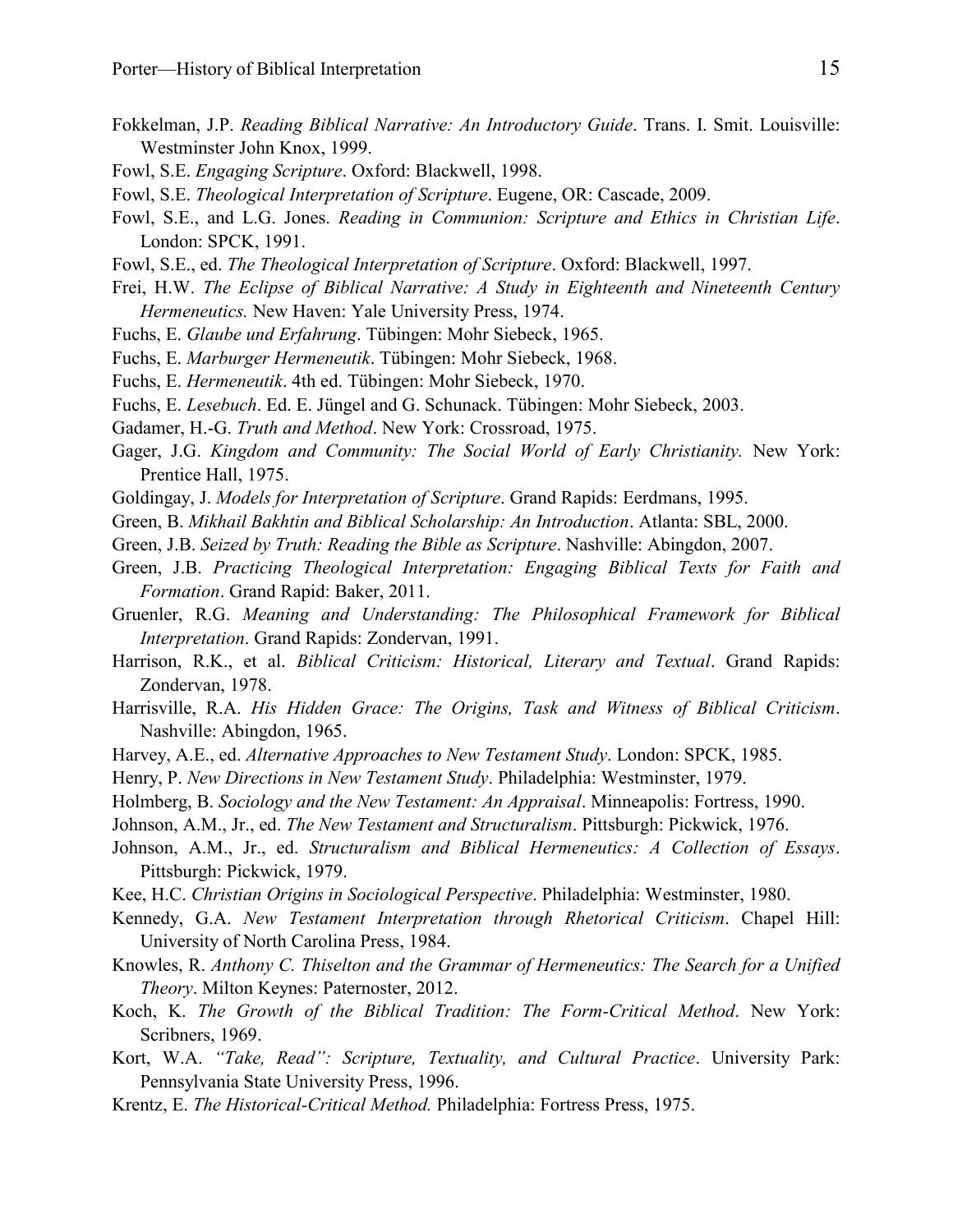- Kugel, J.L. *The Idea of Biblical Poetry: Parallelism and Its History*. New Haven: Yale University Press, 1981.
- Leon-Dufour, X., ed. *Exegese im Methodenkonflikt*. Munich: Kösel, 1971.
- Linnemann, E. *Historical Criticism of the Bible: Methodology or Ideology?* Grand Rapids: Baker, 1990.
- Longman, T., III, *Literary Approaches to Biblical Interpretation*. Grand Rapids: Zondervan, 1987.
- Lundin, R., et al. *The Promise of Hermeneutics*. Grand Rapids: Eerdmans, 1999.
- Lundin, R., ed. *Disciplining Hermeneutics: Interpretation in Christian Perspective.* Grand Rapids: Eerdmans, 1997.
- McGowan, A.B., and K.H. Richards, eds. *Method and Meaning: Essays on New Testament Interpretation in Honor of Harold W. Attridge*. Atlanta: SBL, 2011.
- Mack, B.L. *Rhetoric and the New Testament.* Minneapolis: Fortress, 1990.
- McKnight, E.V. *What is Form Criticism?* Philadelphia: Fortress Press, 1969.
- McKnight, E.V. *Meaning in Texts: The Historical Shaping of a Narrative Hermeneutics*. Philadelphia: Fortress Press, 1978.
- McKnight, E.V. *The Bible and the Reader: An Introduction to Literary Criticism.* Philadelphia: Fortress Press, 1985.
- McKnight, E.V. *Post-Modern Use of the Bible: The Emergence of Reader-Oriented Criticism*. Nashville: Abingdon, 1988.
- McKnight, E.V., ed. *Reader Perspectives on the New Testament*. Semeia 48. Atlanta: SBL, 1989.
- Maier, G. *The End of the Historical-Critical Method*. St Louis: Concordia, 1977.
- Maier, J., and V. Tollers, eds. *The Bible in its Literary Milieu: Contemporary Essays*. Grand Rapids: Eerdmans, 1989.
- Malbon, E.S., and E.V. McKnight, eds. *The New Literary Criticism and the New Testament*. Sheffield: Sheffield Academic Press, 1994.
- Malina, B.J. *The New Testament World: Insights from Cultural Anthropology.* London: SCM Press, 1981.
- Marshall, I.H. *Beyond the Bible: Moving from Scripture to Theology*, with Essays by K.J. Vanhoozer and S.E. Porter. Grand Rapids: Baker, 2004.
- Marxsen, W. *Mark the Evangelist: Studies on the Redaction History of the Gospel.* Trans. J. Boyce et al. Nashville: Abingdon, 1969.
- Mazzeo, J.A. *Varieties of Interpretation*. Notre Dame: University of Notre Dame Press, 1978.
- Meyer, B.F. *Critical Realism and the New Testament*. Allison Park, PA: Pickwick, 1989.
- Moore, S.D. *Literary Criticism and the Gospels: The Theoretical Challenge*. New Haven: Yale University Press, 1989.
- Moore, S.D. *Mark and Luke in Poststructuralist Perspectives*. New Haven: Yale University Press, 1992.
- Moore, S.D. *Poststructuralism and the New Testament*. Minneapolis: Fortress Press, 1994.
- Mouton, E. *Reading a New Testament Document Ethically*. Atlanta: SBL, 2002.
- Osiek, C. *What are They Saying about the Social Setting of the New Testament?* New York: Paulist, 1992.
- Parris, D.P. *Reception Theory and Biblical Hermeneutics*. Eugene, OR: Pickwick, 2009.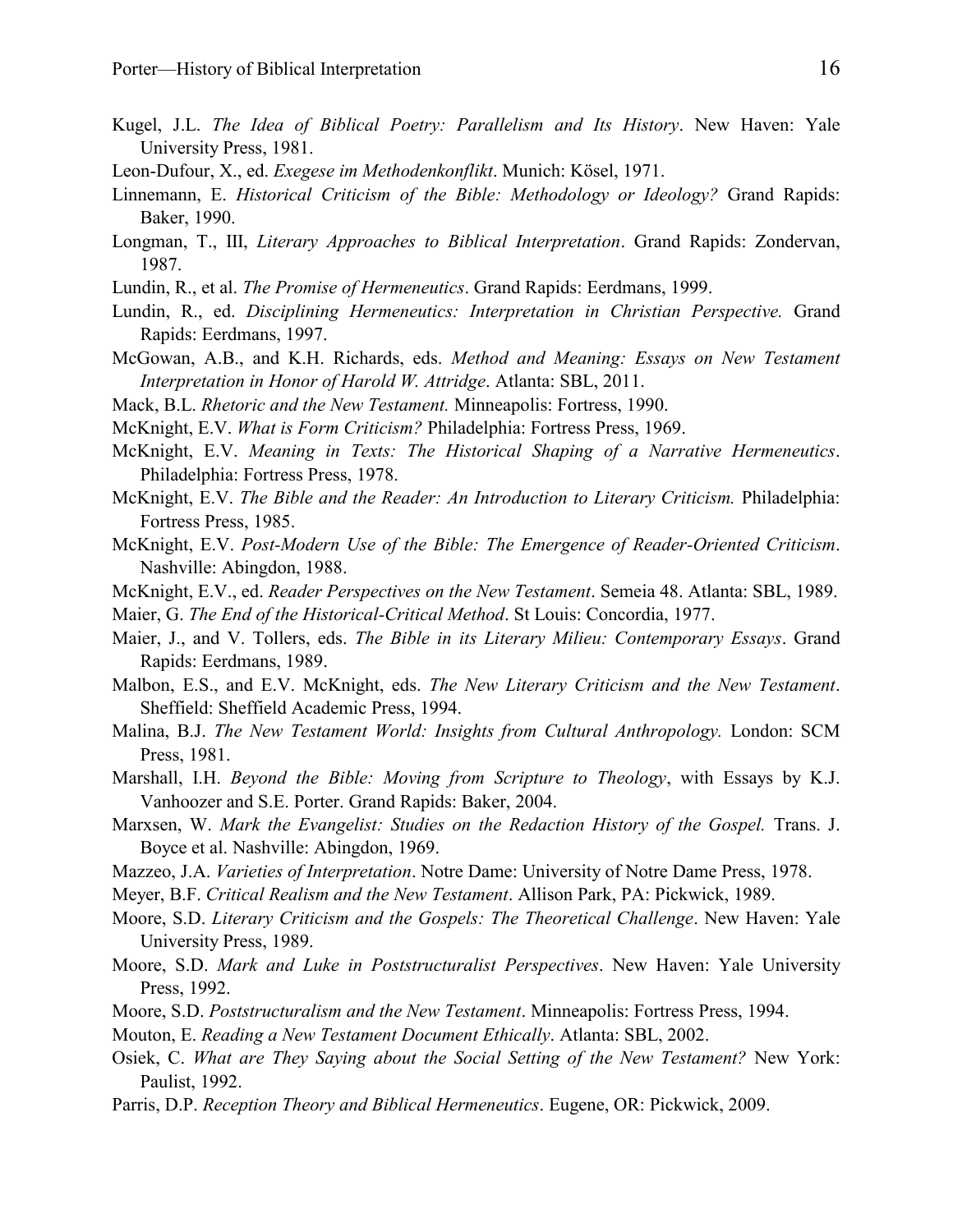- Patte, D. *What is Structural Exegesis?* Philadelphia: Fortress Press, 1976.
- Patte, D. *Structural Exegesis for New Testament Critics.* Minneapolis: Fortress Press, 1990.
- Patte, D. *Ethics of Biblical Interpretation: A Reevaluation*. Louisville: Westminster John Knox, 1995.
- Perrin, N. *What is Redaction Criticism?* Philadelphia: Fortress Press, 1969.
- Petersen, N.R. *Literary Criticism for New Testament Critics*. Philadelphia: Fortress, 1978.
- Poland, L.M. *Literary Criticism and Biblical Hermeneutics: A Critique of Formalist Approaches*. Chico: Scholars Press, 1985.
- Porter, S.E., ed. *Handbook of Classical Rhetoric in the Hellenistic Period 330 B.C.–A.D. 400*. Leiden: Brill, 1997.
- Powell, M.A. *What is Narrative Criticism?* London: SPCK, 1990.
- Pritchard, J.P. *A Literary Approach to the New Testament*. Norman: University of Oklahoma Press, 1972.
- Redlich, E.B. *Form Criticism*. London: Duckworth, 1939.
- Rhoads, D., and D. Michie. *Mark as Story: An Introduction to the Narrative of a Gospel*. Philadelphia: Fortress Press, 1982; 2<sup>nd</sup> ed., 1999; 3<sup>rd</sup> ed., 2012.
- Ricoeur, P. *Interpretation Theory: Discourse and the Surplus of Meaning*. Fort Worth: Texas Christian University Press, 1976.
- Robbins, V.K. *The Tapestry of Early Christian Discourse: Rhetoric, Society and Ideology*. London: Routledge, 1996.
- Rogerson, J., et al. *The Study and Use of the Bible*. Grand Rapids: Eerdmans, 1988.
- Rogerson, J.W., et al., eds. *The Bible in Ethics*. Sheffield: Sheffield Academic Press, 1995.
- Rohrbaugh, R., ed. *The Social Sciences and New Testament Interpretation.* Peabody, MA: Hendrickson, 1996.
- Rowland, D., and M. Corner. *Liberating Exegesis: The Challenge of Liberation Theology to Biblical Studies*. Louisville: Westminster John Knox, 1989.
- Russell, L.M., ed. *Feminist Interpretation of the Bible*. Philadelphia: Fortress, 1983.
- Sanday, W., ed. *Oxford Studies in the Synoptic Problem*. Oxford: Clarendon, 1911.
- Sanders, J.A. *Torah and Canon*. Philadelphia: Fortress Press, 1972.
- Sanders, J.A. *Canon and Community: A Guide to Canonical Criticism*. Philadelphia: Fortress, 1984.
- Schmidt, K.L. *Der Rahmen der Geschichte Jesu: Literarkritische Untersuchungen zur ältesten Jesusüberlieferung*. Berlin: Trowitzsch, 1919.
- Schneiders, S.M. *The Revelatory Text: Interpreting the New Testament as Sacred Scripture*. San Francisco: HarperSanFrancisco, 1991.
- Schottroff, L. *Lydia's Impatient Sisters: A Feminist Social History of Early Christianity*. London: SCM Press, 1995.
- Schüssler Fiorenza, E. *In Memory of Her: A Feminist Theological Reconstruction of Christian Origins*. New York: Crossroad, 1992.
- Seeley, D. *Deconstructing the New Testament*. Leiden: Brill, 1994.
- Smith, M., and J. Hoffman, eds. *What the Bible Really Says*. San Francisco: Harper, 1989.
- Spencer, R.A., ed. *Orientation by Disorientation: Studies in Literary Criticism and Biblical Literary Criticism*. Pittsburgh: Pickwick, 1980.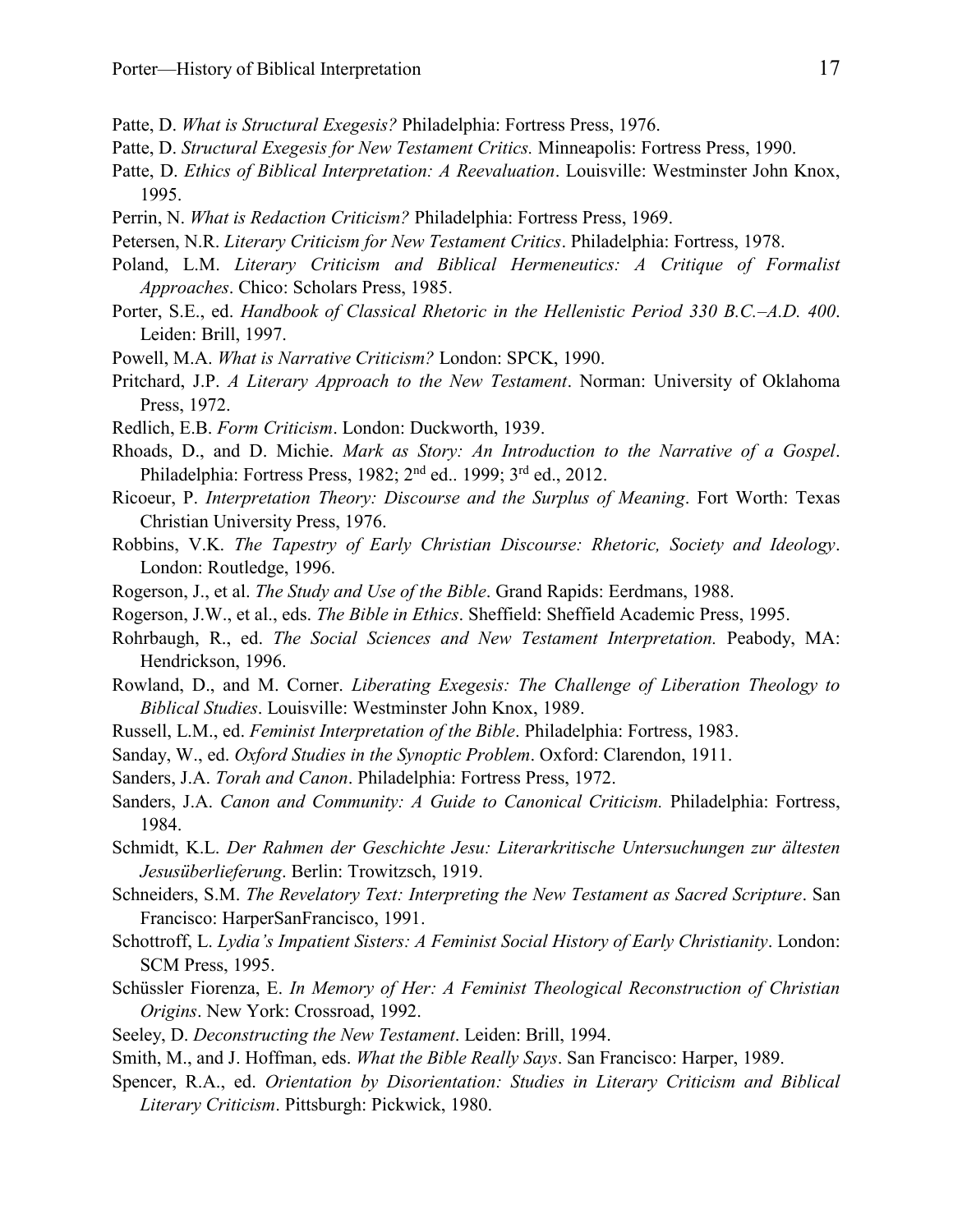- Stambaugh, J.E., and D.L. Balch. *The New Testament in its Social Environment*. Philadelphia: Westminster, 1986.
- Streeter, B.H. *The Four Gospels: A Study of Origins.* London: Macmillan, 1924.
- Sugirtharajah, R.S. ed. *Voices from the Margin: Interpreting the Bible in the Third World*. London: SPCK, 1991.
- Taylor, V. *The Formation of the Gospel Tradition*. London: Macmillan, 1945.
- Theissen, G. *Sociology of Early Palestinian Christianity*. Philadelphia: Fortress Press, 1978.
- Thiselton, A.C. *The Two Horizons: New Testament Hermeneutics and Philosophical Description*. Grand Rapids: Eerdmans, 1980.
- Thiselton, A.C. *New Horizons in Hermeneutics.* Grand Rapids: Zondervan, 1992.
- Thiselton, A.C. *Interpreting God and the Postmodern Self: On Meaning, Manipulation and Promise*. Edinburgh: T. & T. Clark, 1995.
- Thiselton, A.C. *Thiselton on Hermeneutics*. Grand Rapids: Eerdmans, 2006.
- Thiselton, A.C. *The Hermeneutics of Doctrine*. Grand Rapids: Eerdmans, 2007.
- Tidball, D. *An Introduction to the Sociology of the New Testament*. Exeter: Paternoster, 1983.
- Treier, D*. Introducing Theological Interpretation of Scripture: Recovering a Christian Practice*. Grand Rapids: Baker, 2008.
- Vanhoozer, K.J. *Biblical Narrative in the Philosophy of Paul Ricoeur: A Study in Hermeneutics and Theology*. Cambridge: Cambridge University Press, 1990.
- Vanhoozer, K.J. *Is There a Meaning in This Text? The Bible, the Reader, and the Morality of Literary Knowledge*. Grand Rapids: Zondervan, 1998.
- Vanhoozer, K.J. *The Drama of Doctrine: A Canonical Linguistic Approach to Christian Theology*. Louisville: Westminster John Knox, 2005.
- Voelz, J.W. *What does This Mean? Principles of Biblical Interpretation in the Post-Modern World*. St Louis: Concordia Publishing House, 1995.
- Wall, R.W., and E.E. Lemcio. *The New Testament as Canon: A Reader in Canonical Criticism*. Sheffield: Sheffield Academic Press, 1992.
- Warner, M., ed. *The Bible as Rhetoric: Studies in Biblical Persuasion and Credibility*. London: Routledge, 1990.
- Watson, D.F., and A.J. Hauser, eds. *Rhetorical Criticism of the Bible: A Comprehensive Bibliography with Notes on History and Method*. Leiden: Brill, 1994.
- Watson, F., ed. *The Open Text: New Directions for Biblical Studies?* London: SCM Press, 1993.
- Wilder, A.N. *The Bible and the Literary Critic*. Minneapolis: Fortress Press, 1991.
- Wischmeyer, O., and E.-M. Becker, eds. *Was ist ein Text?* Tübingen: Francke, 2001.
- Wischmeyer, O., ed. *Herkunft und Zukunft der neutestamentlichen Wissenschaft.* Tübingen: Francke, 2003.
- Zimmermann, H. *Neutestamentliche Methodenlehre: Darstellung der historisch-kritischen Methode*. Stuttgart: Katholisches Bibelwerk, 1968.
- Zimmermann, J. *Recovering Theological Hermeneutics: An International-Trinitarian Theory of Interpretation*. Grand Rapids: Baker, 2004.

*Linguistics, Semantics and Other Language Study*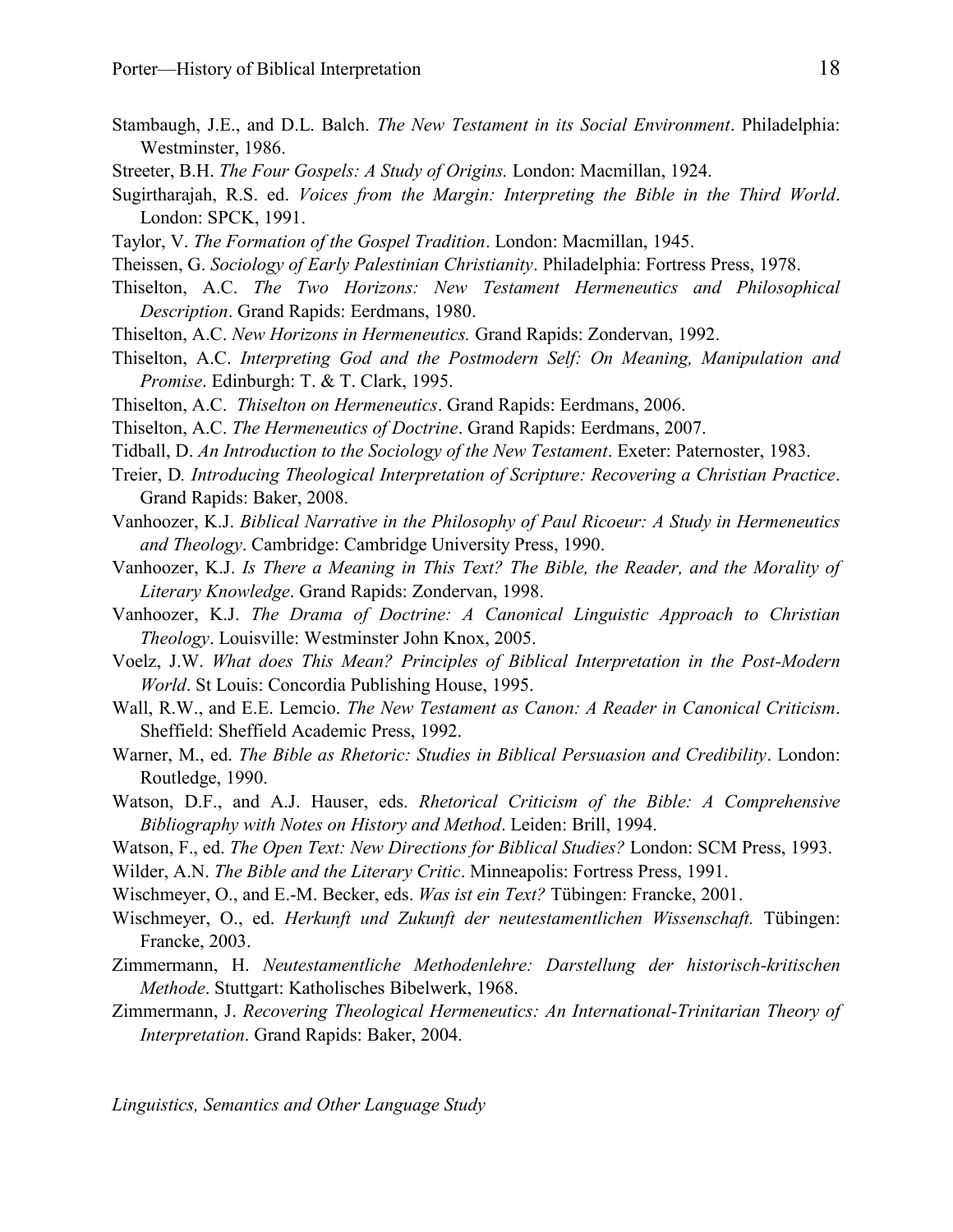- Bartholomew, C., et al., eds. *After Pentecost: Language & Biblical Interpretation*. Carlisle: Paternoster, 2001.
- Becker, E.-M. *Schreiben und Verstehen: Paulinische Briefhermeneutik im Zweiten Korintherbrief.* Tübingen: Francke, 2002.
- Berlin, A. *The Dynamics of Biblical Parallelism*. Bloomington: Indiana University Press, 1985;  $2<sup>nd</sup>$  ed, .
- Black, D.A. *Linguistics for Students of New Testament Greek: A Survey of Basic Concepts and Applications*. Grand Rapids: Baker, 1988.
- Bodine, W.R., ed. *Discourse Analysis of Biblical Literature: What it is and What it Offers*. Atlanta: Scholars Press, 1995.
- Botha, J.E. *Jesus and the Samaritan Woman: A Speech Act Reading of John 4:1-42*. Leiden: Brill, 1991.
- Briggs, R.S. *Words in Action: Speech Act Theory and Biblical Interpretation.* Edinburgh: T. & T. Clark, 2001.
- Cotterell, P., and M. Turner. *Linguistics and Biblical Interpretation*. Downers Grove, IL: InterVarsity Press, 1989.
- Dawson, D.A. *Text-Linguistics and Biblical Hebrew*. Sheffield: Sheffield Academic Press, 1994.
- Dormeyer, D., and M. Grilli. *Gottes Wort in menschlicher Sprache: Die Lectüre von Mt 18 und Apg 1-3 als Kommunikationsprozess*. Stuttgart: Katholisches Bibelwerk, 2004.
- Groom, S. *Linguistic Analysis of Biblical Hebrew*. Carlisle: Paternoster, 2003.
- Guthrie, G.H. *The Structure of Hebrews: A Text-Linguistic Analysis*. Leiden: Brill, 1994.
- Hartman, L. *Text-Centered New Testament Studies*. Tübingen: Mohr Siebeck, 1997.
- Hartman, L. *Approaching New Testament Texts and Contexts: Collected Essays II*. Ed. D. Hellholm and T. Fornberg. WUNT 311. Tübingen: Mohr Siebeck, 2013.
- Heimerdinger, J.-M. *Topic, Focus and Foreground in Ancient Hebrew Narratives*. Sheffield: Sheffield Academic Press, 1999.
- Louw, J.P. *Semantics of New Testament Greek*. SBL Semeia Studies. Philadelphia: Fortress Press, 1982.
- Mateos, J. *Metodo de Analisis Semantico Aplicado al Griego del Nuevo Testamento*. Cordoba: Ediciones El Almendro, 1989.
- Matthews, V.H. *More than Meets the Ear: Discovering the Hidden Contexts of Old Testament Conversations*. Grand Rapids: Eerdmans, 2008.
- Nida, E.A., and J.P. Louw. *Lexical Semantics of the Greek New Testament*. Atlanta: Scholars Press, 1992.
- O'Donnell, M.B. *Corpus Linguistics and the Greek of the New Testament*. Sheffield: Sheffield Phoenix Press, 2005.
- Palaez, J. *Metodologia del Diccionario Griego-Español del Nuevo Testamento*. Cordoba: Ediciones El Almendro, 1996.
- Porter, S.E. *Linguistic Analysis of the Greek New Testament: Studies in Tools, Methods, and Practice*. Grand Rapids: Baker, 2015.
- Porter, S.E., and D.A. Carson, eds. *Discourse Analysis and Other Topics in Biblical Greek*. Sheffield: JSOT Press, 1995.